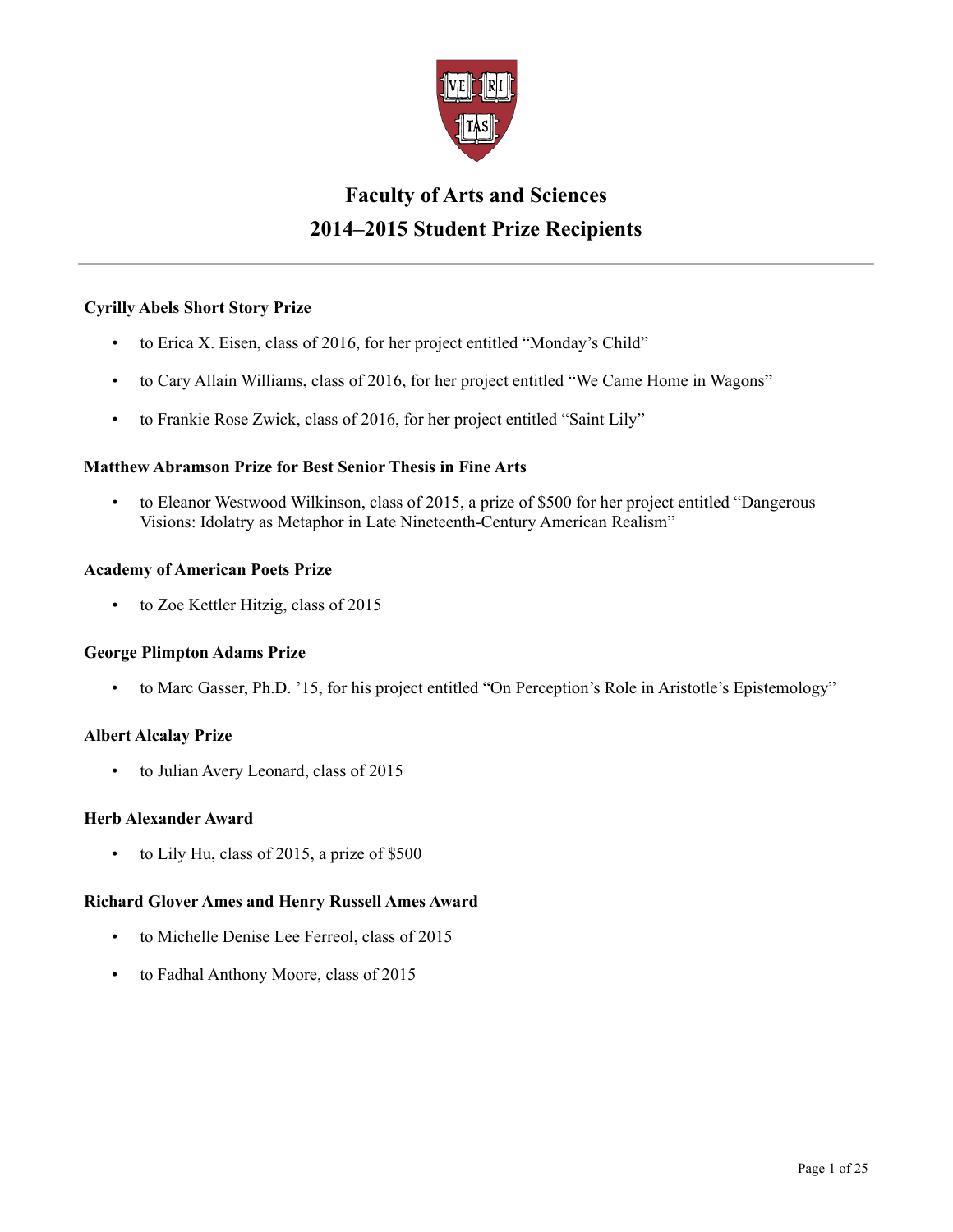# **Kwame Anthony Appiah Prize**

• to Julian Clifton Lucas, class of 2015, for his project entitled "Moving with the Dead: Omeros, Mumbo Jumbo, and the Vodoun Poetics of American Pasts"

# **Rudolf Arnheim Prize**

to Ethan Robert Pierce, class of 2015

# **William Harris Arnold and Gertrude Weld Arnold Prize**

• to Matthew Scott Franks, G4

# **Santo J. Aurelio Prize**

• to Celine Seideman, A.L.B. '15, a prize of \$2,500

# **Joseph L. Barrett Award**

• to Henry Li, class of 2016

# **Louis Begley Prize**

• to Christopher Alessandrini, class of 2015

#### **Helen Choate Bell Prize**

- to Julian Clifton Lucas, class of 2015, for his project entitled "Crise de Genre, Crise du Caractère: Possession, Genre, and Character"
- to Michael M. Weinstein, G4, for his project entitled "Objects and Objections: Williams, Fried, and the Limits of Minimalism"

# **Lillian Bell Prize in History**

• to Samuel Elias Sokolsky-Tifft, class of 2015, for his project entitled "Calamity and the Problem of Tastelessness: Beckett, Adorno, and Writing after Auschwitz"

#### **James Gordon Bennett Prize**

• to Jordan Rasmusson, class of 2015, a prize of \$2,400 for his project entitled "Gains from Trade and the Farm Bill: The Effects of Budget Conditions on the 1965–2014 Farm Bill Coalitions"

## **Philo Sherman Bennett Prize**

• to Carolyn Eileen Killea, class of 2015, a prize of \$900 for her project entitled "¿Nunca Más Qué? Mass Political Learning in Post-Dictatorship Argentina"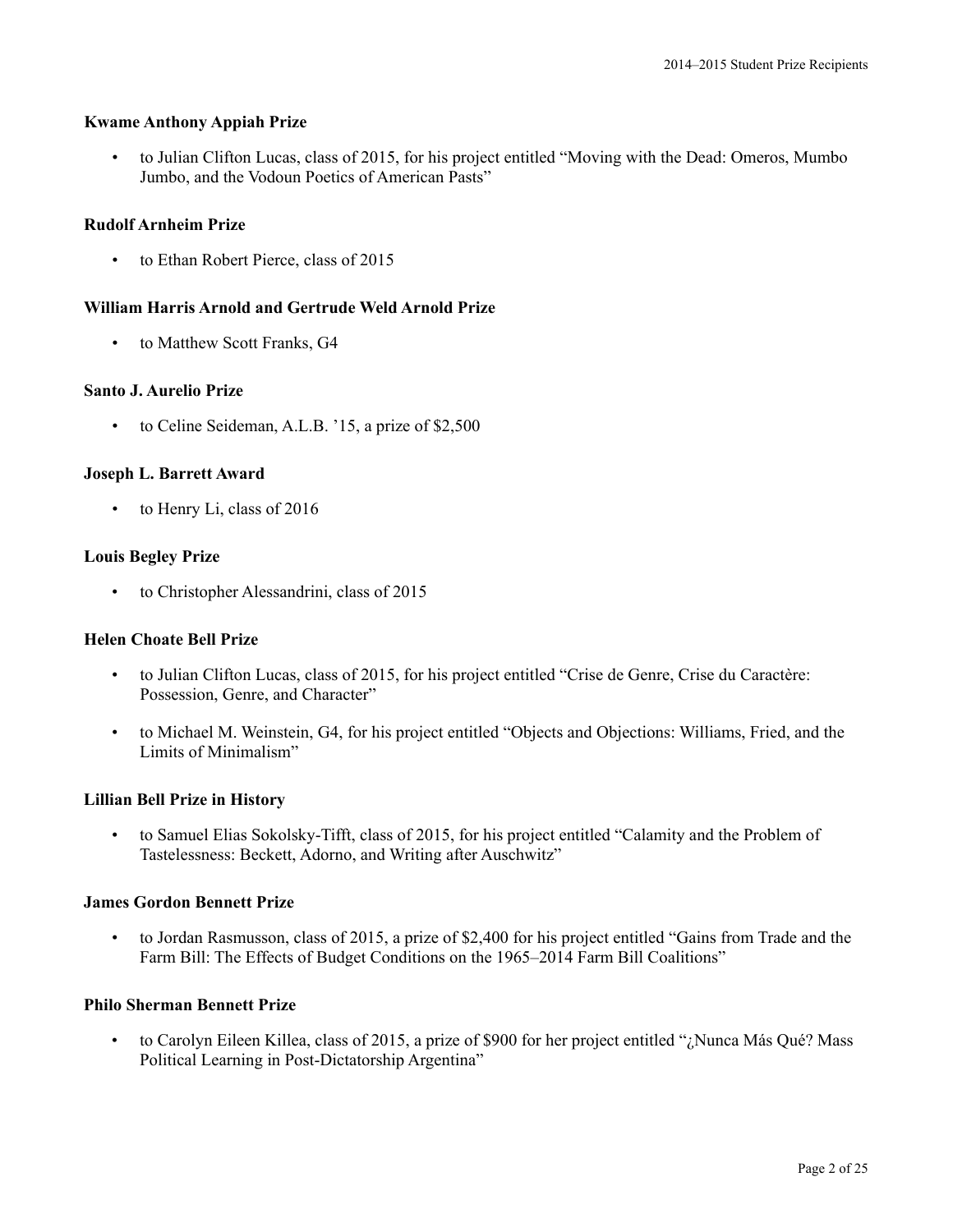# **Bernhard Blume Second-Year Graduate Award**

to Daniel David Pister, G2

# **Bernhard Blume Undergraduate Award**

• to Joy Seung Heon Lee, class of 2015, for her project entitled "The Search for Politically Relevant Art in Times of Crisis: Tradition and Word—Music Synthesis in Richard Wagner, Thomas Mann, and Bertolt Brecht"

# **"The Bohemians" (New York Musicians Club) Prize in Composition**

- to Stefan Prins, G5, a prize of \$2,500 for his project entitled "*Piano Hero #2*, for piano, midi-keyboard, live video, and live electronics"
- to Christopher Swithinbank, G2, a prize of \$2,500 for his project entitled "*Tomorrow I Will Build a House Here, if I Can Hold Still*, for flute and cello"

# **Derek Bok Public Service Prize**

• to Sowmyan Jegatheesan, A.L.M. '15, a prize of \$2,000

#### **Arthur L. Boland Prize**

• to Francis Kei-ichi Masuda, class of 2015

#### **Charles Joseph Bonaparte Scholarship Prize**

- to Michael David Ledecky, class of 2016
- to Dennis Obioma Ojogho, class of 2016

#### **Francis Boott Prize**

• to Samuel Gus Ruchman, class of 2015, a prize of \$1,000 for his project entitled "*The Lake Isle*, for SATB choir"

#### **Boston Ruskin Club Prize**

- to Alison Georgina Chapman, G6, for her project entitled "Ornament and Distraction: Peripheral Aesthetics in the Nineteenth Century"
- to Emmy Waldman, G3, for her project entitled "Loving in the Shadows: Cast Shadows, Erotic Projection, and the Origin of the Image"

#### **Bowdoin Prize for Graduate Essays in the English Language**

• to Charles H. T. Lesch, G6, a prize of \$10,000 for his project entitled "The Limits of Secularization: Habermas, Durkheim, and Benjamin on Religion and Moral Aesthetics; or, The Ethics of the Aura"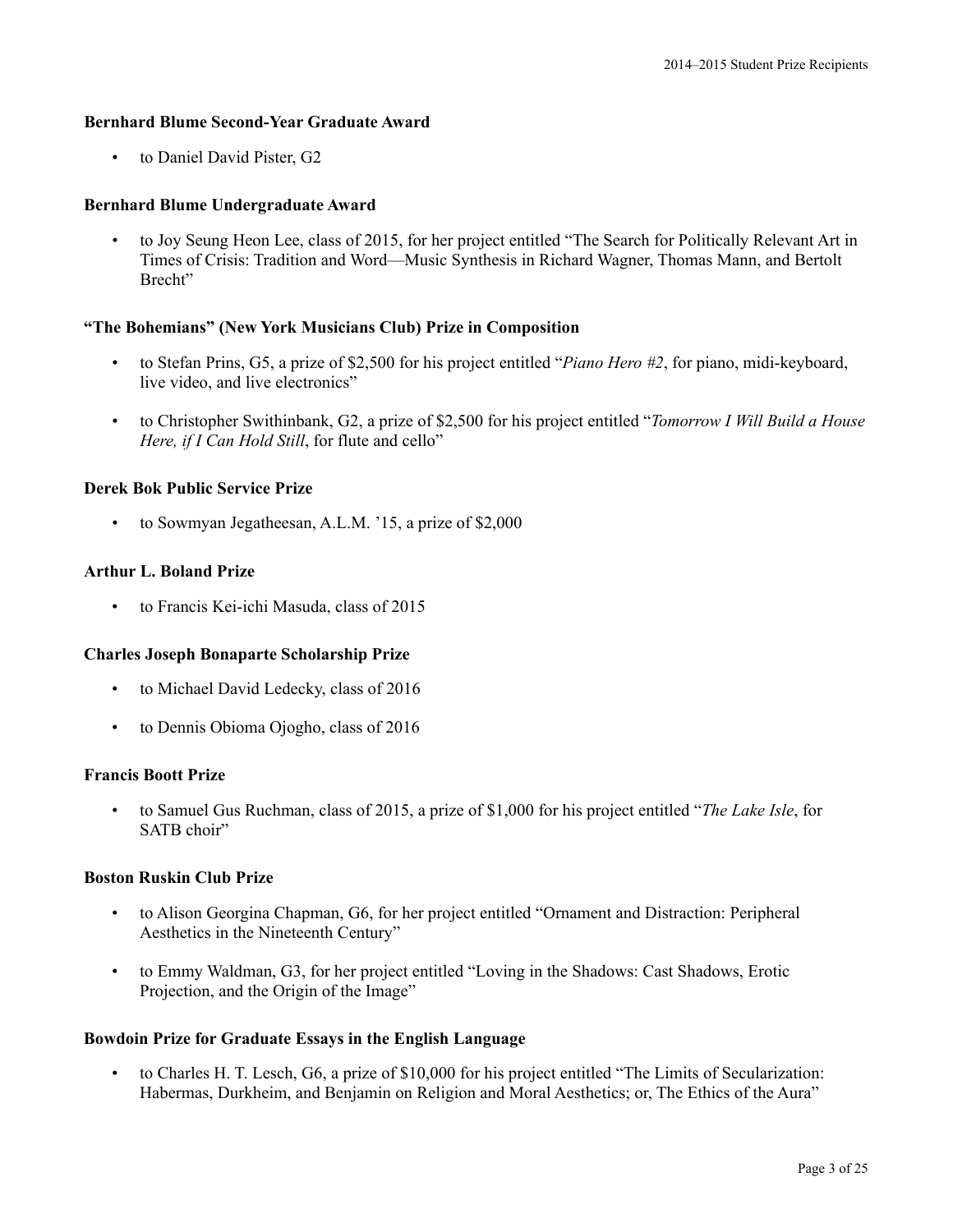## **Bowdoin Prize for Graduate Composition in Greek**

• to Gregory Robert Mellen, G4, a prize of \$10,000 for his project entitled "Περὶ τὣν πολιτὣν τὣν ἀδίκως ἀποθανόντων"

## **Bowdoin Prize for Graduate Composition in Latin**

• to Gregory Robert Mellen, G4, a prize of \$10,000 for his project entitled "De Antiquitatis Studiis"

# **Bowdoin Prize for Graduate Essay in the Natural Sciences**

• to Leon Furchtgott, G5, a prize of \$10,000 for his project entitled "Building a Family Tree of the Hematopoietic System: The Limitations of Big Data"

# **Bowdoin Prize for Undergraduate Essays in the English Language**

• to Samuel Elias Sokolsky-Tifft, class of 2015, a prize of \$10,000 for his project entitled "Exercises in Guilt: Adorno, Heidegger, and the Impossibility of Poetry after Auschwitz"

# **Bowdoin Prize for Undergraduate Translation into Latin**

• to Tyler Dobbs, class of 2016, a prize of \$5,000 for his project entitled "Michaelis Motani 'De vi ingenii'"

#### **Bowdoin Prize for Undergraduate Essay in the Natural Sciences**

• to Taylor Elaine Reiter, class of 2015, a prize of \$10,000 for her project entitled "A Starch Contrast: Evolution of Amylase Copy Number in Dogs and Humans"

#### **Boylston Prizes for Elocution**

- to Tomi Jasmine Adeyemi, class of 2015
- to Zoe Kettler Hitzig, class of 2015

#### **Le Baron Russell Briggs Commencement Prize**

• to Jacob William Charles Silberg, class of 2015, a prize of \$1,000

#### **Le Baron Russell Briggs Fiction Prize**

- to Aaron Henry Aceves, class of 2015, for his project entitled "Thai Food and Theoretical Physics"
- to Christopher Alessandrini, class of 2015, for his project entitled "Vignettes"

#### **Le Baron Russell Briggs Honors Thesis in English Prize**

• to Eleanor Westwood Wilkinson, class of 2015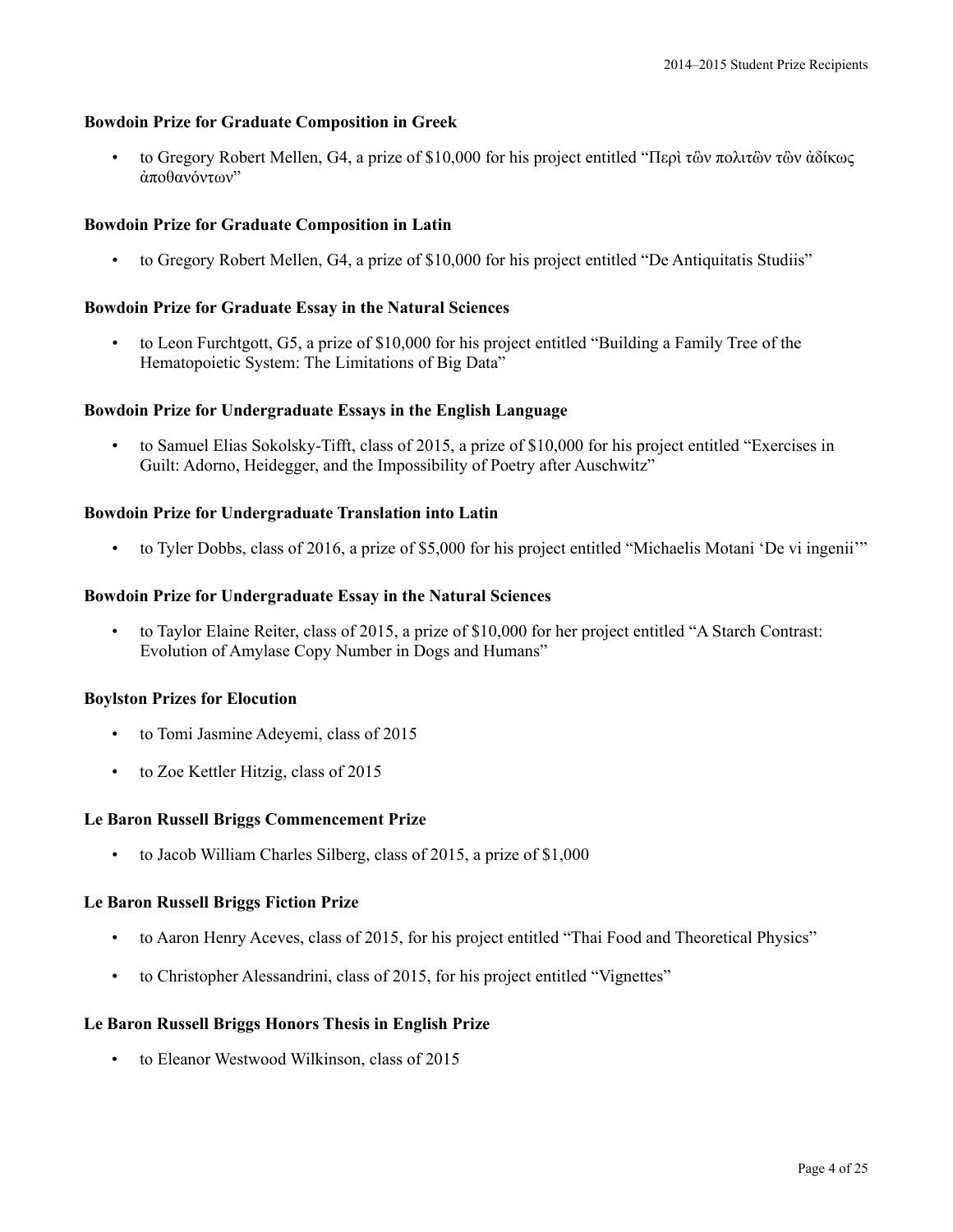# **Le Baron Russell Briggs Traveling Prizes**

- to Tomi Jasmine Adeyemi, class of 2015
- to Christopher Alessandrini, class of 2015
- to Rebecca Gould, class of 2015
- to Anna Adele Hagen, class of 2015
- to Casimira Karunaratne, class of 2015
- to Matthew Spencer Krane, class of 2015
- to Virginia Rose Marshall, class of 2015
- to Myles Joseph McDonough, class of 2015
- to Sarah Milkovich, class of 2015
- to Jacob Montgomery, class of 2015
- to Sophia Ohler, class of 2015
- to Caitlyn D. Pang, class of 2015

#### **Francis H. Burr, 1909, Fund**

- to Michael Joseph Mosca, class of 2015
- to Lauren Jean Urke, class of 2015

#### **Emily and Charles Carrier Prize**

• to Johann David Frick, Ph.D. '14, for his project entitled "'Making People Happy, Not Making Happy People': A Defense of the Asymmetry Intuition in Population Ethics"

#### **David Taggart Clark Prize for the Undergraduate Latin Commencement Oration**

• to James Paul McGlone, class of 2015, a prize of \$1,000

# **Class of 1955/Robert T. Coolidge Undergraduate Thesis Prize in Medieval Studies**

• to Susannah Lowndes Rhett Maybank, class of 2015, for her project entitled "Unless I See: The Personal Metaphysics of Vision and Image in C. G. Jung's *Red Book*"

# **John Clive Prize**

• to Moeko Fujii, class of 2015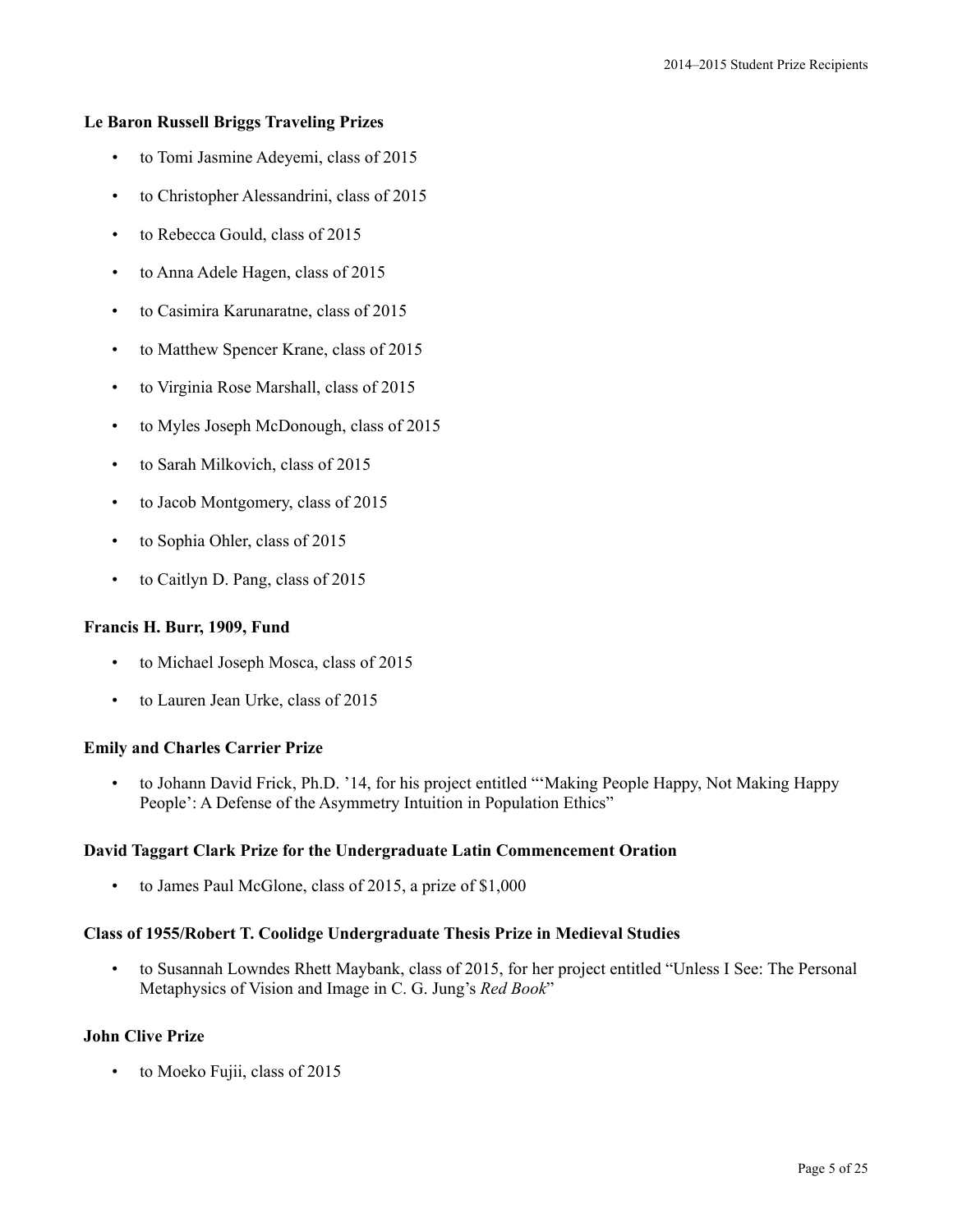# **Colton Award**

- to Breeanna Morgan Elliott, class of 2015
- to Nathaniel Shaw Hay, class of 2015

# **James Bryant Conant Prize**

- to Alona Bach, class of 2016, for her project entitled "Atom/Pigeon/Quark: The Story of Life as We Know It"
- to Hannah Louise Blumberg, class of 2016, for her project entitled "Simulation of Population Genetic Processes in a Geographic Context"
- to Viviana Maria Hanley, class of 2015, for her project entitled "An Artistic Portrayal of Decoherence Theory"
- to Daniel King Milechman, class of 2015, for his project entitled "Knowing Is All the Battle"
- to Maxwell Perry Phillips, class of 2015, for his project entitled "Musica Mundana: The History of 'Musical'Astronomy"

# **Coolidge Debating Prizes**

- to Fanelesibonge Siphiwo Mashwama, class of 2017, a prize of \$3,000
- to Bo Seo, class of 2017, a prize of \$3,000

# **Council Prize in Visual Arts**

• to Ashleigh Jeanne Cote, class of 2015

# **Annamae and Allan R. Crite Prize**

to Leah Boyer, A.L.M. '15, a prize of \$1,000

# **Gerda Richards Crosby Prize in Government**

• to Reed Spaulding Silverman, class of 2015, a prize of \$500 for his project entitled "Obligations from Fairness: Expanding the Scope of Fair Play to Include Obtrusively Avoidable Schemes"

# **Edward Chandler Cumming Prize**

• to Erin Kathleen Aoyama, class of 2015

# **David Rockefeller Center for Latin American Studies Thesis Prize in History and Literature**

• to Maria Isobel Romero, class of 2015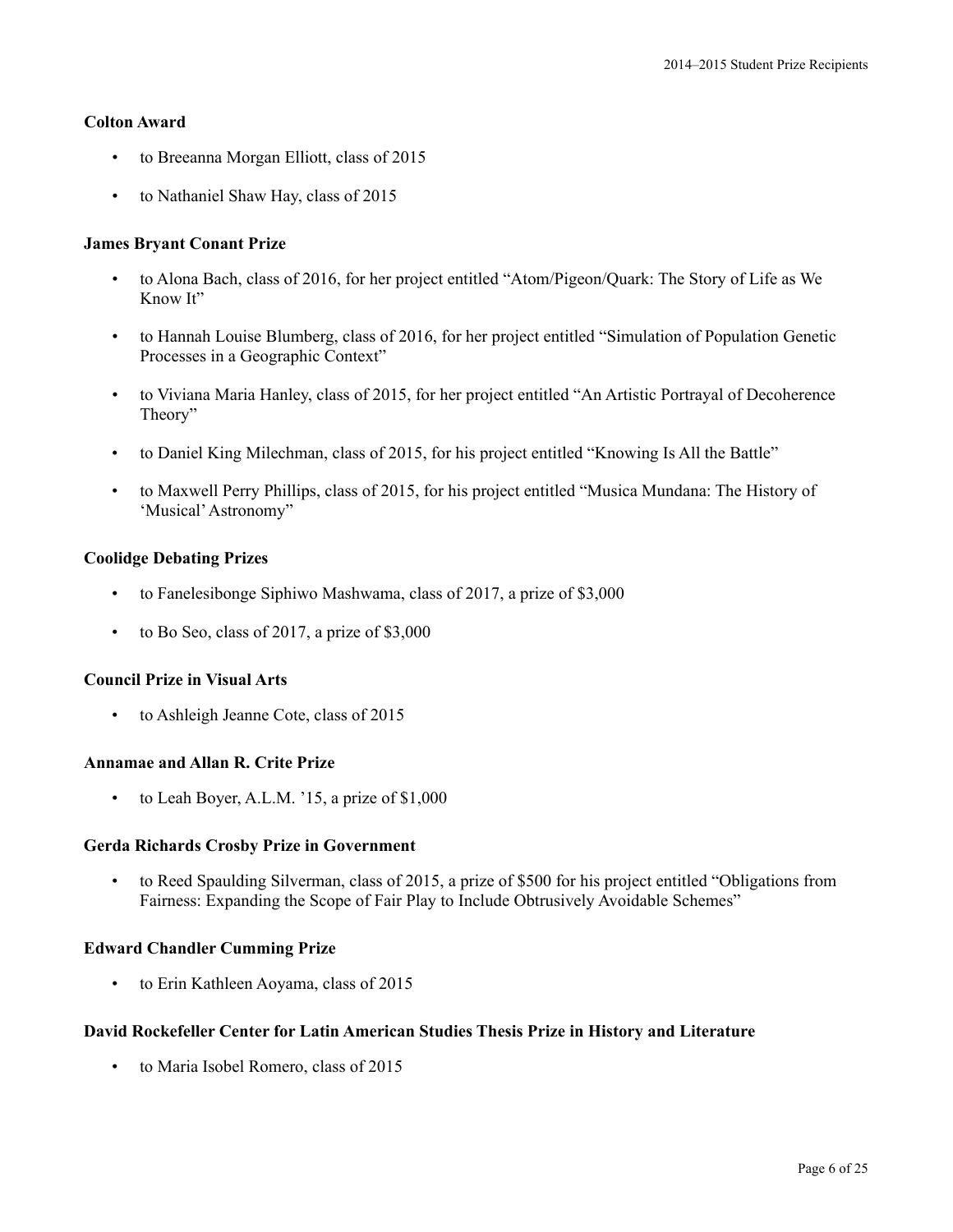## **Mack I. Davis II Harvard College Prize**

• to Jasmine Sky Burnett, class of 2016

## **Davison Fellowship for Travel in Music**

- to Sumire Hirotsuru, class of 2016, a prize of \$3,550
- to Sean Kalanimoku Rodan, class of 2017, a prize of \$3,550
- to Laila Marie Smith, class of 2017, a prize of \$900

# **Dean's Prize for Outstanding A.L.M. Capstone Project**

- to Sarah N. Baker, A.L.M. '15, a prize of \$1,000
- to Daniel Coffey, A.L.M. '15, a prize of \$1,000
- to Carmine DeStefano, A.L.M. '15, a prize of \$1,000
- to Pamela Jenene Rucker, A.L.M. '15, a prize of \$500
- to Elizabeth Salazar, A.L.M. '15, a prize of \$1,000
- to Joy E. Tumang, A.L.M. '15, a prize of \$500

#### **Dean's Prize for Outstanding A.L.M. Thesis**

- to Andrew David Albrecht, A.L.M. '15, a prize of \$1,000
- to Julia Frances Alterman, A.L.M. '15, a prize of \$1,000
- to Joseph deVeer, A.L.M. '15, a prize of \$1,000
- to Jeffrey Houdek, A.L.M. '15, a prize of \$1,000
- to Nina Lazaridi, A.L.M. '15, a prize of \$500
- to Sarah Ann Lewin, A.L.M. '15, a prize of \$1,000
- to Robert Gordon Mann, A.L.M. '15, a prize of \$1,000
- to Wendy S. McDowell, A.L.M. '15, a prize of \$500
- to Regina Marie Musicaro, A.L.M. '15, a prize of \$1,000
- to Jennifer Rushmore, A.L.M. '15, a prize of \$1,000
- to Cevin Soling, A.L.M. '15, a prize of \$500
- to Julia Spain, A.L.M. '15, a prize of \$500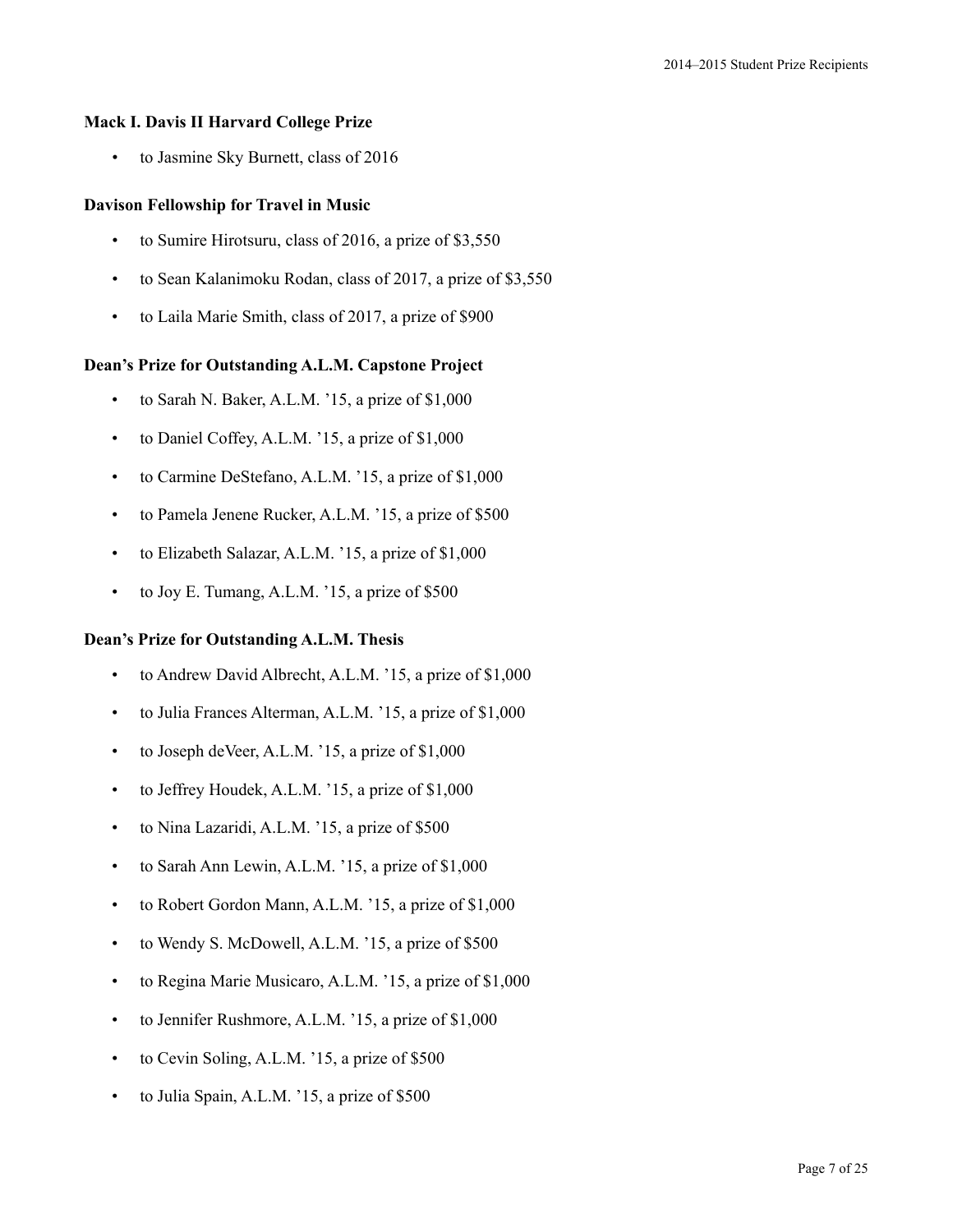#### **Arthur P. Dempster Award**

• to Panagiotis Toulis, G5, for his project entitled "Implicit Stochastic Approximation for Principled Estimation with Large Datasets"

# **David Herbert Donald Prize**

to Daniel Barcia, class of 2015

# **Louise Donovan Award**

• to Alexandra Marie Kiley, class of 2015

# **W. E. B. Du Bois Award**

• to Samuel Gus Ruchman, class of 2015, for his project entitled "Laying Colonial Tracks: The Development of Power Structures along the Uganda Railway"

# **John Dunlop Undergraduate Thesis Prize in Business and Government**

• to Jeffrey J. Wang, class of 2015, a prize of \$1,000 for his project entitled "Asset Managers and Financial Instability: Evidence of Run Behavior and Run Incentives in Corporate Bond Funds"

# **Dunster House Fiftieth Anniversary Prize**

- to Priya Duvvuri, class of 2015
- to Jeffrey Julian Fischer, class of 2015

#### **Edward Eager Memorial Prize**

- to Benjamin Blumstein, class of 2015
- to Stephanie Wanjun Guo, class of 2018
- to Anna Adele Hagen, class of 2015, for her project entitled "Girl Gargoyle, Guy Gargoyle"
- to Miles Hewitt, class of 2018
- to Kevin Hong, class of 2015, for his project entitled "The Moth Garden"
- to Matthew Spencer Krane, class of 2015
- to Lev Joseph Mamuya, class of 2018
- to Jacob Montgomery, class of 2015
- to Olivia Margot Munk, class of 2016, for her project entitled "Rushed Off My Feet"
- to Daniel Aaron Schwartz, class of 2016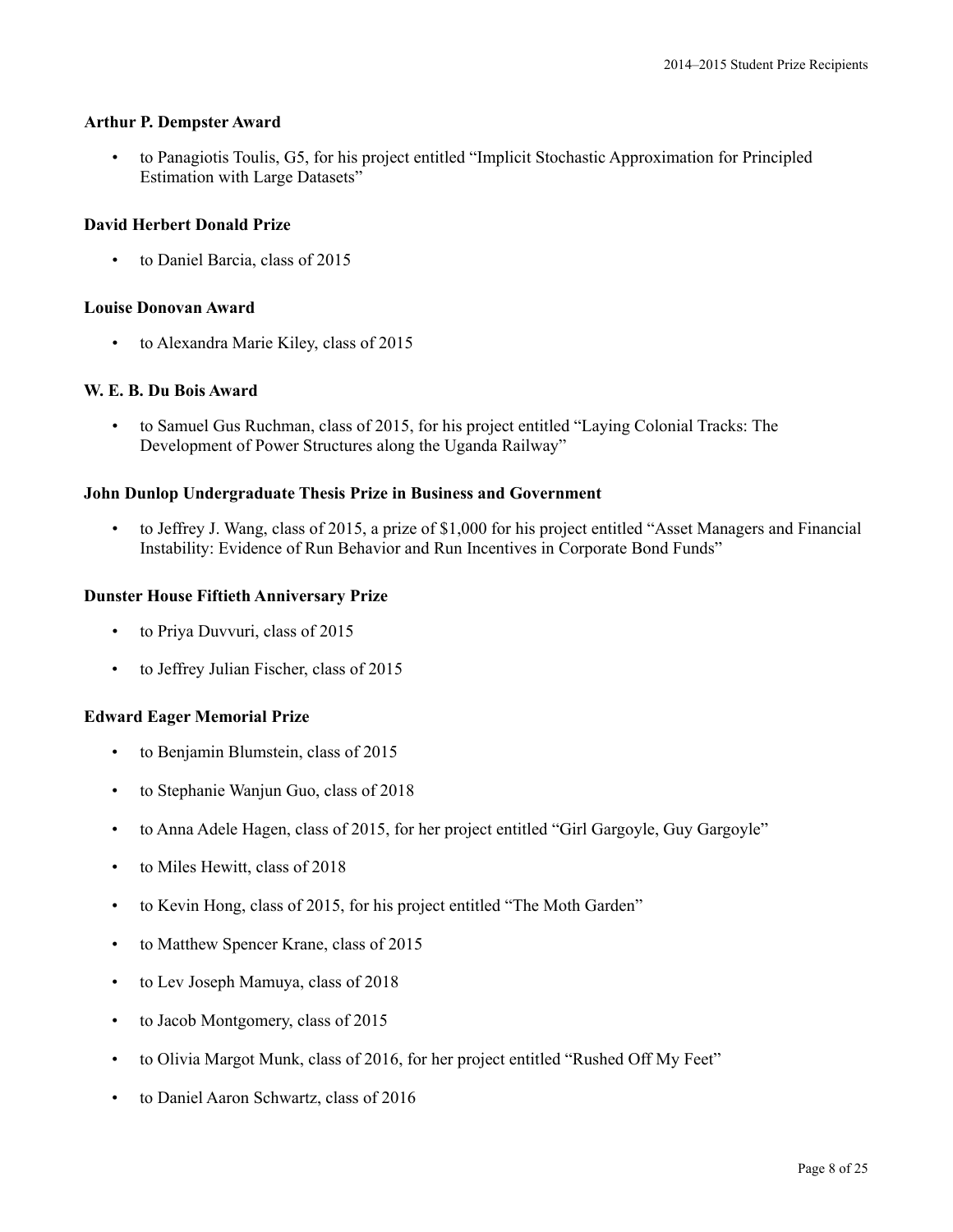• to Maia Rose Silber, class of 2017, for her project entitled "The Cortlandt Town Center"

## **Ralph Waldo Emerson Prize**

• to Claire Mae Blumenthal, class of 2016

# **Extension School Commencement Speaker Prize**

- to Timothy John Evans, A.L.M. '15, a prize of \$1,000
- to Monika Anne Lutz, A.L.B. '15, a prize of \$1,000
- to Mark Studness, A.L.M. '15, a prize of \$1,000
- to Aline VornDick, A.L.M. '15, a prize of \$1,000

#### **Claire Fairman History of Art and Architecture Undergraduate Thesis Award**

- to Issac Colin Dayno, class of 2015, for his project entitled "'The Last Children of Men': Women, Family, and the World in Shaker Visionary Images, 1839–1859"
- to Marina Molarsky-Beck, class of 2015, for her project entitled "Making and Unmaking the Self: Berthe Morisot's Self-Portraiture"

#### **Suzanne Farrell Dance Prize**

• to Julia Kathleen Cataldo, class of 2015

#### **Captain Jonathan Fay Prize**

- to Natalie Irene Smith, class of 2015, a prize of \$2,500 for her project entitled "Family Life after Incarceration in the Boston Reentry Study"
- to Dennis August Sun, class of 2015, a prize of \$2,500 for his project entitled "The Interface of Regeneration and Cancer in the Axolotl Brain"
- to Eleanor Westwood Wilkinson, class of 2015, a prize of \$2,500 for her project entitled "Dangerous Visions: Idolatry as Metaphor in Late Nineteenth-Century American Realism"

#### **William Scott Ferguson Prize**

• to Anne Harper Mathews, class of 2016, for her project entitled "Uniquely North American Identities in Boston"

#### **Edward L. Fireman Award**

• to Courtney Danielle Dressing, Ph.D. '15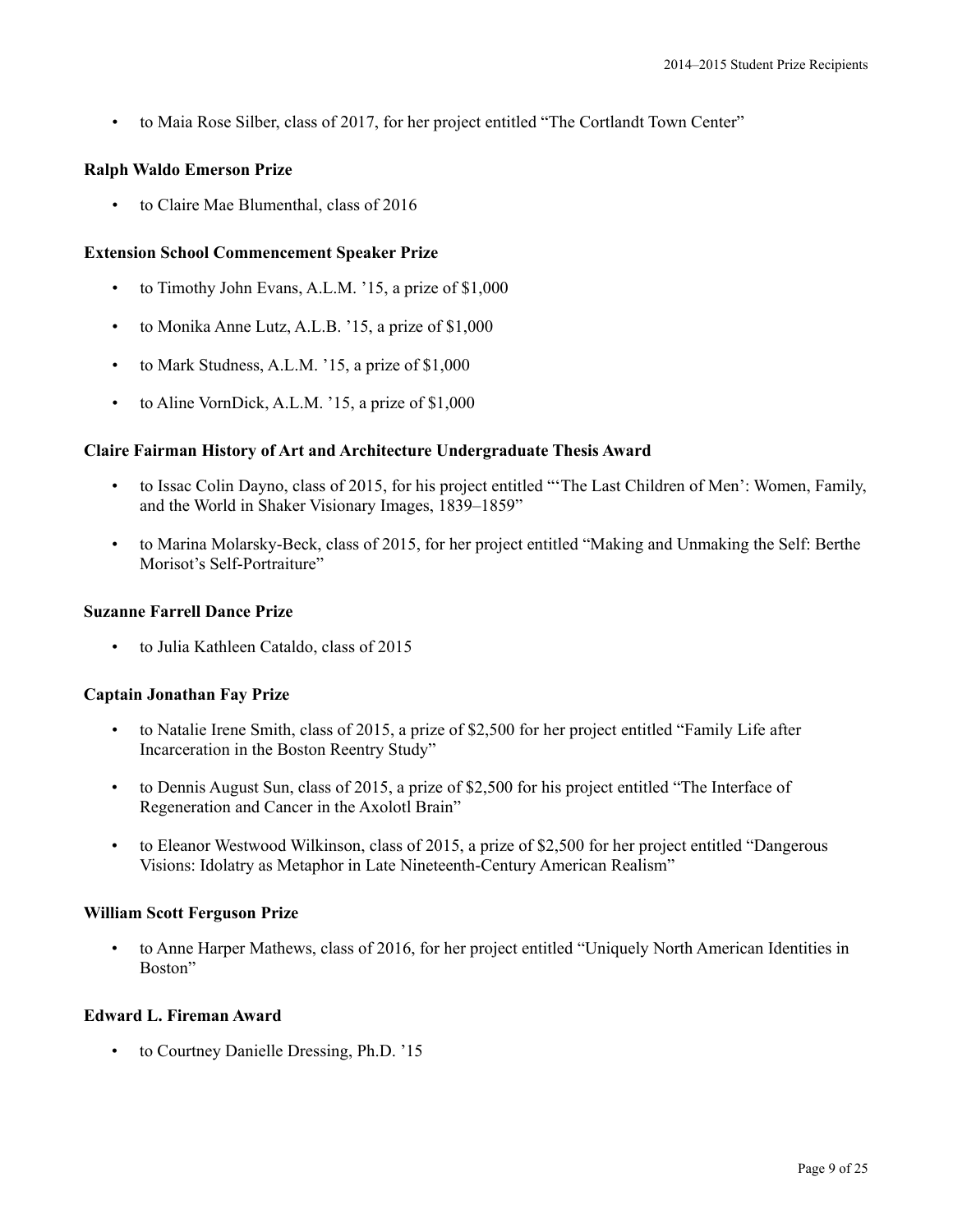# **Eric Firth Prize**

• to Reed Spaulding Silverman, class of 2015, a prize of \$1,160 for his project entitled "Obligations from Fairness: Expanding the Scope of Fair Play to Include Obtrusively Avoidable Schemes"

# **Howard T. Fisher Prize**

• to Lydia Faye Gaby, class of 2015, for her project entitled "Constructing a Storm Surge Risk Profile: Lower East Side and Chinatown, Manhattan, NY"

# **Sophia Freund Prize**

- to Jonathan Herzog, class of 2015, a prize of \$1,000
- to Justin Scott Katiraei, class of 2015, a prize of \$1,000
- to Katerina Victoria Lin, class of 2015, a prize of \$1,000
- to Katherine Mentzinger, class of 2014, a prize of \$1,000
- to Benjamin Sprung-Keyser, class of 2015, a prize of \$1,000
- to Barry Jia Hao Tng, class of 2015, a prize of \$1,000
- to Eleanor Westwood Wilkinson, class of 2015, a prize of \$1,000

#### **Paul Revere Frothingham Scholarship Prize**

• to Olivia Zechun Zhu, class of 2015

#### **Albert M. Fulton, Class of 1897, Prize**

• to Ian Daniel Lundberg, class of 2015, for his project entitled "Who Pays a Motherhood Wage Penalty? The Role of Job Change and Employment Gaps"

#### **Lloyd McKim Garrison Prize**

• to Zoe Kettler Hitzig, class of 2015

# **Leo Goldberg Prize in Astronomy**

- to Jodi Shin Balfe, class of 2015
- to Cecilia Brooke Sanders, class of 2016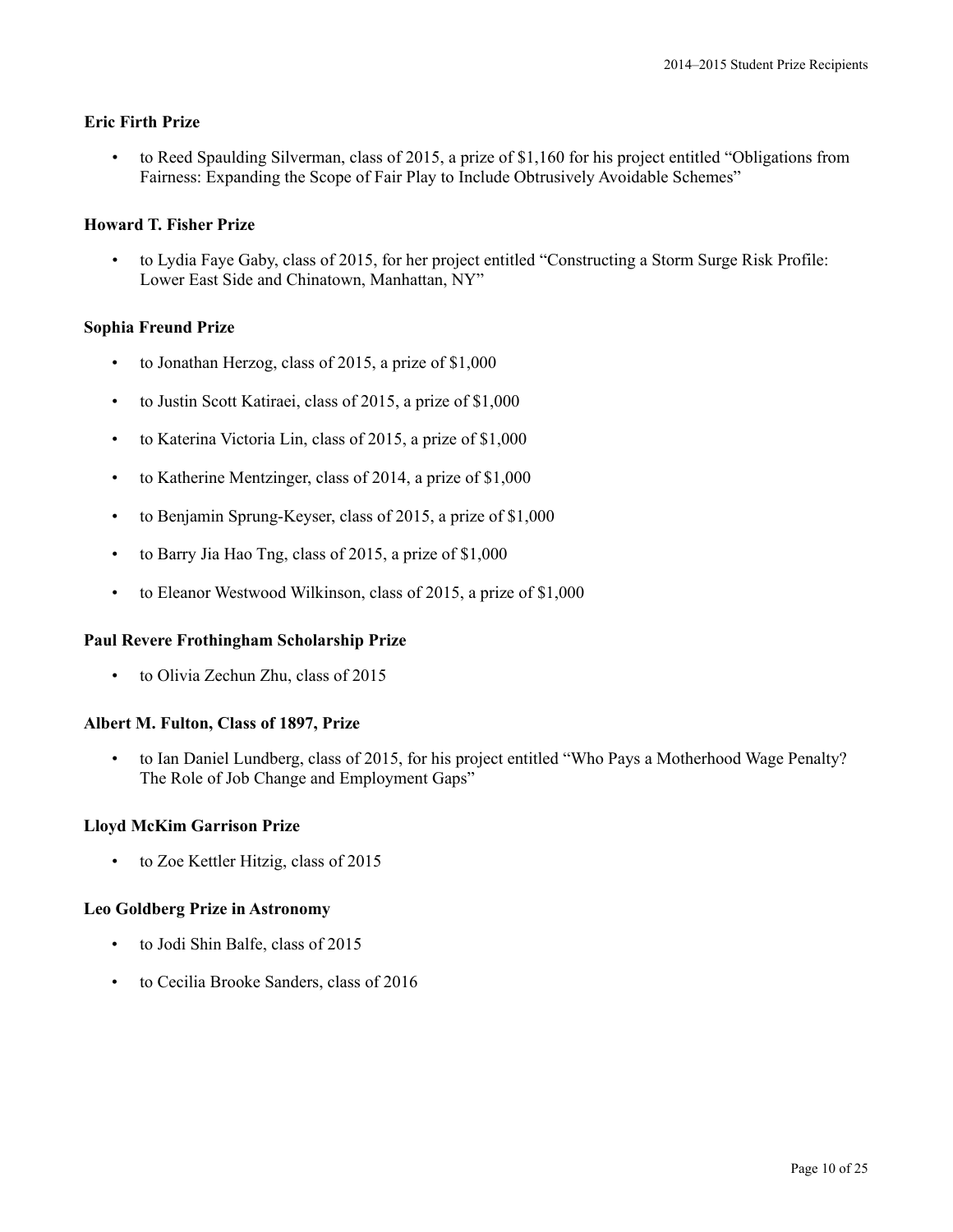# **Gertrude and Maurice Goldhaber Prize**

- to Dennis Huang, G4
- to Bo Liu, Ph.D. '15
- to Shu-Heng Shao, G2
- to Siyuan Sun, G4

# **Reverend Peter J. Gomes Prize in Religion and Ethnicity**

• to Jalem Douglas Towler, class of 2015

# **Graduate English Commencement Oration Prize**

• to Anna Fifi Wang Erickson, Ph.D. '15, a prize of \$1,000

# **Kate and Max Greenman Prize**

- to Nathaniel Wald Donahue, class of 2015
- to Mars He, class of 2018
- to Joy Lixinbei Jing, class of 2017
- to Fanelesibonge Siphiwo Mashwama, class of 2017
- to Farris M. Peale, class of 2018
- to Bo Seo, class of 2017

# **James R. and Isabel D. Hammond Prize**

- to Manuel Andres Melendez Sanchez, class of 2016, for his project entitled "Toward a Theory of Conservative Party Cohesion and Schism: El Salvador's National Republican Alliance (ARENA) in Comparative Perspective, 1980–2009"
- to Nathalie Ruth Miraval, class of 2015, for her project entitled "The Persistence of Nahua Artistry and Beliefs in Actopan's Open Chapel Wall Paintings"

# **Seymour E. and Ruth B. Harris Dunster House Prize**

- to Haven Michelle Jones, class of 2015
- to Evan Michael O'Dorney, class of 2015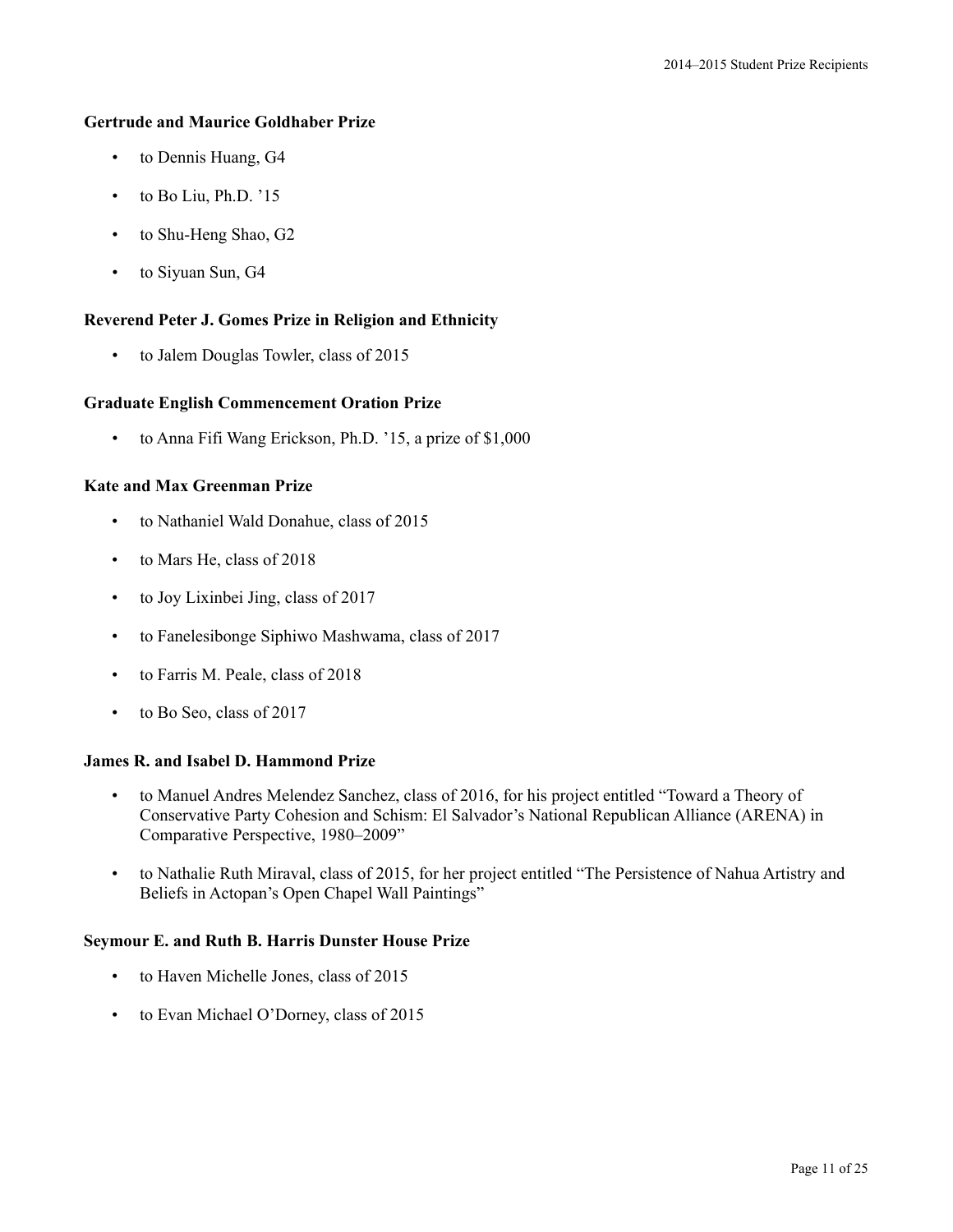# **Seymour E. and Ruth B. Harris Prize for Honors Thesis in Economics**

• to Bob Wu, class of 2015, a prize of \$3,500 for his project entitled "Top-Down Down Under: Evaluating the Impact of Top-Down Interventions in Australian Indigenous Communities with Evidence from the Northern Territory Emergency Response"

## **Seymour E. and Ruth B. Harris Prize for Honors Thesis in the Social Sciences**

• to Samuel Gus Ruchman, class of 2015, a prize of \$3,500 for his project entitled "Laying Colonial Tracks: The Development of Power Structures along the Uganda Railway"

#### **Harvard College Women's Leadership Award**

• to Rachel Joanna Sandalow-Ash, class of 2015

# **Harvard Monthly Prize**

- to Nelson Aref Arnous, class of 2015
- to Matthew Vegari, class of 2017

# **Harvard-Radcliffe Foundation for Women's Athletics Award**

• to Jennifer Ann Guidera, class of 2015

# **Roger Conant Hatch Prizes for Lyric Poetry**

• to Hanel Baveja, class of 2018

#### **Lawrence J. Henderson Prize**

- to Ian Boothby, class of 2014, for his project entitled "Structural Patterns of Synaptic Connection in the Motor Neuron Circuit"
- to Alexandra Ewa Rojek, class of 2015, for her project entitled "A Regulatory Model of Heat Shock by Protein Assembly"

#### **Department of History Prize**

- to Hunter Fortney, class of 2015
- to Emma Rausch, class of 2015

#### **Department of History Undergraduate Essay Prize**

• to Lilias Yutong Sun, class of 2016, for her project entitled "Money Doctor in China; or, How China Almost Adopted the Gold Standard"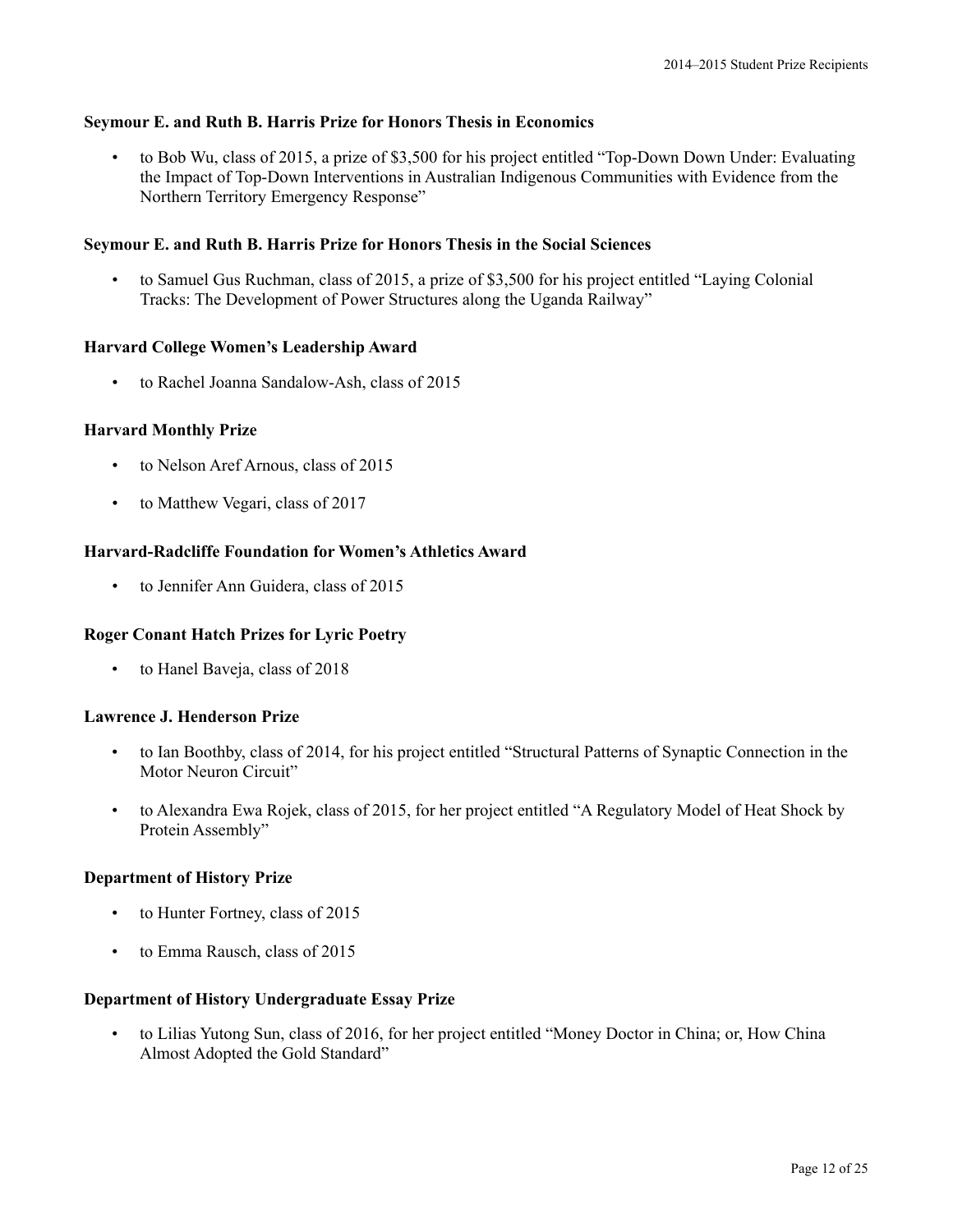#### **Philip Hofer Prize for Collecting Books or Art**

- to Alexander Ioffreda, class of 2015, a first-place prize of \$3,000 for his project entitled "Formalists! Musical Scores of Repressed Soviet Composers"
- to Oludamini Denison Ogunnaike, Ph.D. '15, a second-place prize of \$1,500 for his project entitled "Tactile Rhythms; or, The Music of Fabric: The Textiles of West Africa"
- to Anthony Wilder Lauritano Wohns, class of 2016, a second-place prize of \$1,500 for his project entitled "Putting a Place to a Name: How Maps Have Shaped Western Perceptions of Asia"
- to Andrew Pasquale Campana, G4, a third-place prize of \$750 for his project entitled "Ten Thousand Leaves: Small Press and Self-Published Poetry in Contemporary Tokyo"

#### **George Caspar Homans Prize**

• to Arleen Barbra Aguasvivas, class of 2015

# **Thomas Temple Hoopes Prize**

- to Abla Alaoui Soce, class of 2015, a prize of \$4,000 for her project entitled "Animate shape features influence high-level animate categorization"
- to Erin Kathleen Aoyama, class of 2015, a prize of \$4,000 for her project entitled "Separate and Unequal: The Impact of Jim Crow on Japanese American Internment and Postwar Identity"
- to Daniel Eric Backman, class of 2015, a prize of \$4,000 for his project entitled "Trading in Race: Gentrification, Small Business, and the Prospects for the Black Inner City"
- to Juliet Rose Bailin, class of 2015, a prize of \$4,000 for her project entitled "'Mother-Wit and Womanly Resource': Emily Hobhouse, Millicent Fawcett, and the Reform of the Boer War Concentration Camps"
- to Jodi Shin Balfe, class of 2015, a prize of \$4,000 for her project entitled "Ice Sublimation during Star and Planet Formation: A Laboratory Characterization of CO and N2 Binding Energies"
- to Daniel Barcia, class of 2015, a prize of \$4,000 for his project entitled "Restless Liberty: The Fall of Florida's Maroon Haven and the Largest Slave Rebellion in U.S. History, 1835–1838"
- to Lorenzo Bartolucci, class of 2015, a prize of \$4,000 for his project entitled "Mirage on the Desert Island: Guilt, Forgiven"
- to Bradley Bolman, a prize of \$4,000 for his project entitled "The Pigs That Therefore We Are: Twentieth-Century Porcine Biomedical Experimentation"
- to Hannah Michelle Borowsky, class of 2015, a prize of \$4,000 for her project entitled "A Biological Perspective on Why Teenagers Do Stupid Stuff: Exploring Cross-Sectional and Longitudinal Relationships between White Matter Integrity, Childhood Adversity, and Adolescent Risk-Taking"
- to Forrest Stoddard Brown, class of 2015, a prize of \$4,000 for his project entitled "Sudden War: The Yosemite Miwok Indians and the California Gold Rush"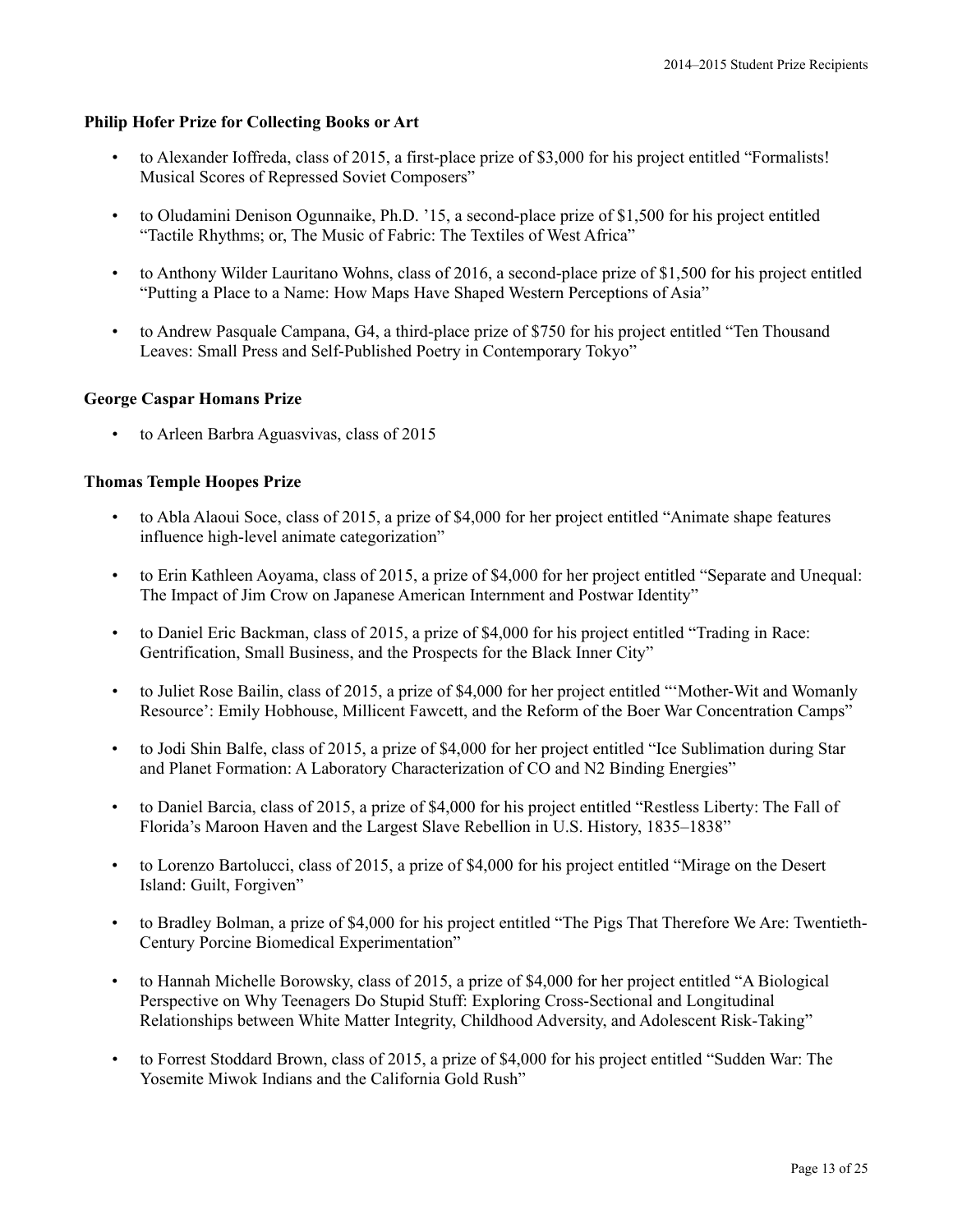- to Stephanie Nicole Caty, class of 2015, a prize of \$4,000 for her project entitled "Dressed to Kill: Toxicity in the Little Devil Poison Frog"
- to Ling-Ya Monica Chao, class of 2015, a prize of \$4,000 for her project entitled "Strong Update for Object-Oriented Flow-Sensitive Points-To Analysis"
- to Jennifer Shuen Chen, class of 2015, a prize of \$4,000 for her project entitled "FOXA2: Pioneering Our Understanding of Transcription Factors in Development"
- to Kuo-Kai Chin, class of 2015, a prize of \$4,000 for his project entitled "An Investigation into Novel Enhancer Chromatin Readers"
- to Ashleigh Jeanne Cote, class of 2015, a prize of \$4,000 for her project entitled "Counterweight"
- to William Robert Dingee, class of 2015, a prize of \$4,000 for his project entitled "Petronius in the 1920s: Eliot, Fitzgerald, and the Invention of a Modern Arbiter"
- to Nathaniel Wald Donahue, class of 2015, a prize of \$4,000 for his project entitled "Equitable Communities: Science, Fraternity, and the Making of Modern Insurance"
- to Dan Dou, class of 2015, a prize of \$4,000 for his project entitled "Plasticity of dopaminergic neural circuits in the mouse olfactory bulb"
- to Ruth Catherine Fong, class of 2015, a prize of \$4,000 for her project entitled "Leveraging Human Brain Activity to Improve Object Classification"
- to Michael Anthony Caces George, class of 2015, a prize of \$4,000 for his project entitled "Social Mobility and Party Preference: The Political Geography of the American Dream"
- to Domniki Georgopoulou, class of 2015, a prize of \$4,000 for her project entitled "The Harmony of Antithesis: Walking with Mathematicians in Greece and the U.S."
- to Bridget Stephanie Gosis, class of 2015, a prize of \$4,000 for her project entitled "A Tale of Two Potassium Channels: The Influence of Ion Channel Genetics on Mechanism in Long QT Syndrome"
- to Anna Adele Hagen, class of 2015, a prize of \$4,000 for her project entitled "Give Me Burning"
- to Nathaniel Shaw Hay, class of 2015, a prize of \$4,000 for his project entitled "Punic Wars: Images of Carthage in Eighteenth-Century France"
- to Nathaniel John Herman, class of 2015, a prize of \$4,000 for his project entitled "Memory Abstractions for Data Transactions"
- to Alexander Joseph Heyde, class of 2015, a prize of \$4,000 for his project entitled "Geometric morphometrics of adaptive cranial diversity in phyllostomid bats"
- to Ruth Dorothy Kagan, class of 2015, a prize of \$4,000 for her project entitled "Combinatorial molecular labeling defines a new retinal ganglion cell type"
- to Justin Scott Katiraei, class of 2015, a prize of \$4,000 for his project entitled "The Mirage of Cyclical Slack: Recent Trends in U.S. Labor Force Participation"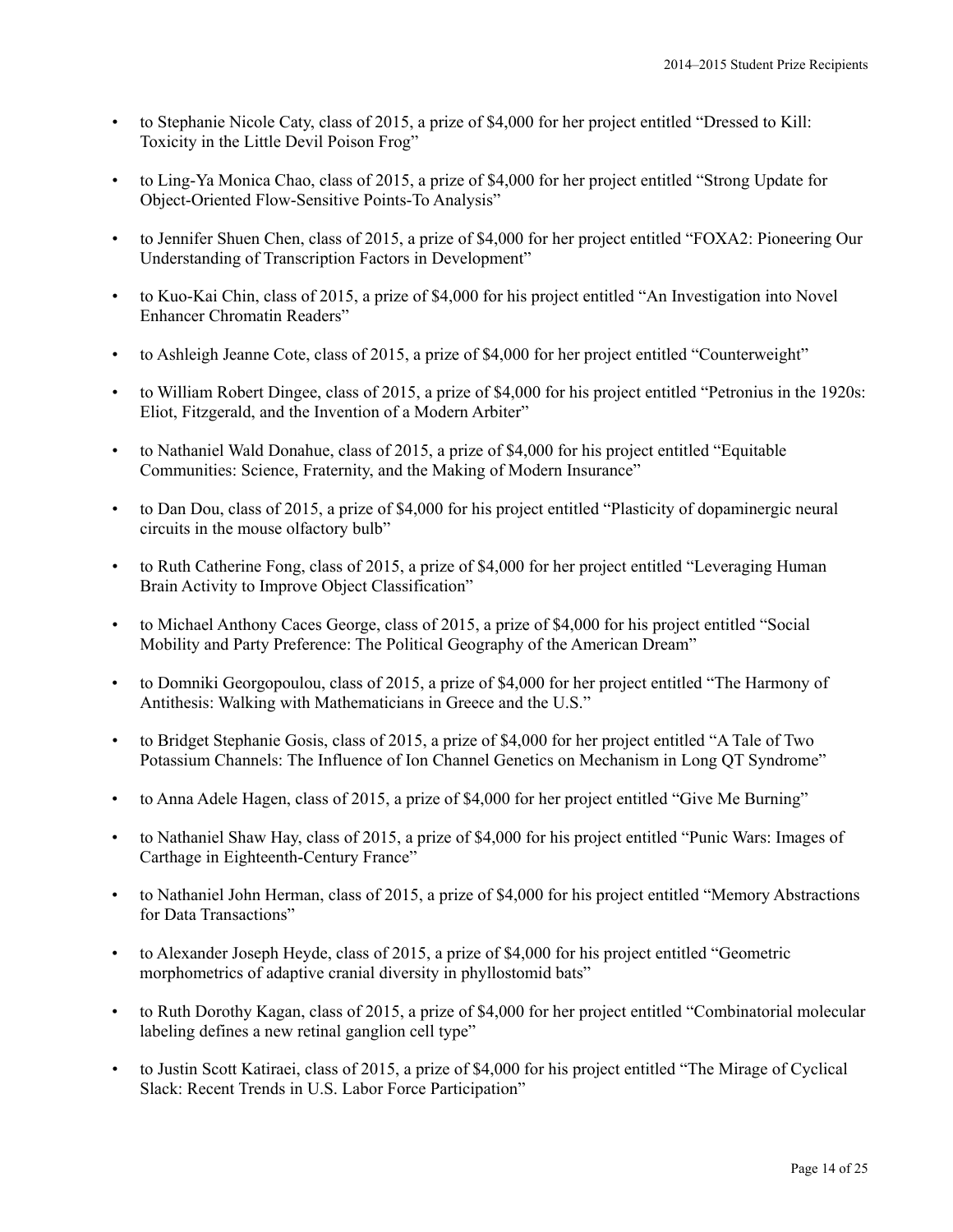- to Kathleen Josephine Koenigs, class of 2015, a prize of \$4,000 for her project entitled "A Subtle Yet Calculated Approach: The Founding and Development of the London School of Medicine for Women and Its Cultivation of the Lady Doctor"
- to Emma Joanna Katharina Kowal, class of 2015, a prize of \$4,000 for her project entitled "Thinking Outside the Cell: Nucleic Acid Content of Exosomes and Extracellular Fluid"
- to Matthew Spencer Krane, class of 2015, a prize of \$4,000 for his project entitled "Inferno: [it is morning]"
- to Gregory Donabet Kristof, class of 2015, a prize of \$4,000 for his project entitled "Can One Derive 'Ought' from 'Is'?"
- to Young Mi Kwon, class of 2015, a prize of \$4,000 for her project entitled "The Genetic Basis of Parental Care in Peromyscus"
- to Michelle Jieun Lee, class of 2015, a prize of \$4,000 for her project entitled "Exploring Early Cognitive Effects of a Maternal Responsiveness and Nutritional Intervention in Rural Pakistan: An Event-Related Potential Study"
- to Dan Li, class of 2015, a prize of \$4,000 for her project entitled "Understanding the Structural and Functional Domains of BCL11A"
- to Tess Augusta Linden, class of 2015, a prize of \$4,000 for her project entitled "The role of Agouti isoforms in the evolution of convergent pigmentation phenotypes in Peromyscus mice"
- to Julian Clifton Lucas, class of 2015, a prize of \$4,000 for his project entitled "Moving with the Dead: Omeros, Mumbo Jumbo, and the Vodoun Poetics of American Pasts"
- to Aleksandar Aleksandrov Makelov, class of 2015, a prize of \$4,000 for his project entitled "Expansion in lifts of graphs"
- to George Gordon Mills, class of 2015, a prize of \$4,000 for his project entitled "'The Game Is Afoot': The Baker Street Irregulars and Sherlock Holmes Fandom in America"
- to Akash Deepak Mirchandani, class of 2015, a prize of \$4,000 for his project entitled "Can India End Extreme Poverty? Analyzing Historical Drivers and Assessing Future Prospects"
- to Michael Evan Mitchell, class of 2015, a prize of \$4,000 for his project entitled "Living Well by Being Good: Virtue Ethics as an Ethical Theory"
- to Mathilde Alexandra Montpetit, class of 2015, a prize of \$4,000 for her project entitled "Working for Love and Money: Market Women and Myths of Development in Ouagadougou, Burkina Faso"
- to Graham Winslow Moyer, class of 2015, a prize of \$4,000 for his project entitled "'Where Is Our City Going?' Contemporary Nepalese Art and the Confluence of Traditions in Public Space"
- to Hannah Marie Mullen, class of 2015, a prize of \$4,000 for her project entitled "Shifting Scales of Justice: Military Justice Reform in the United Kingdom, Canada, and the United States"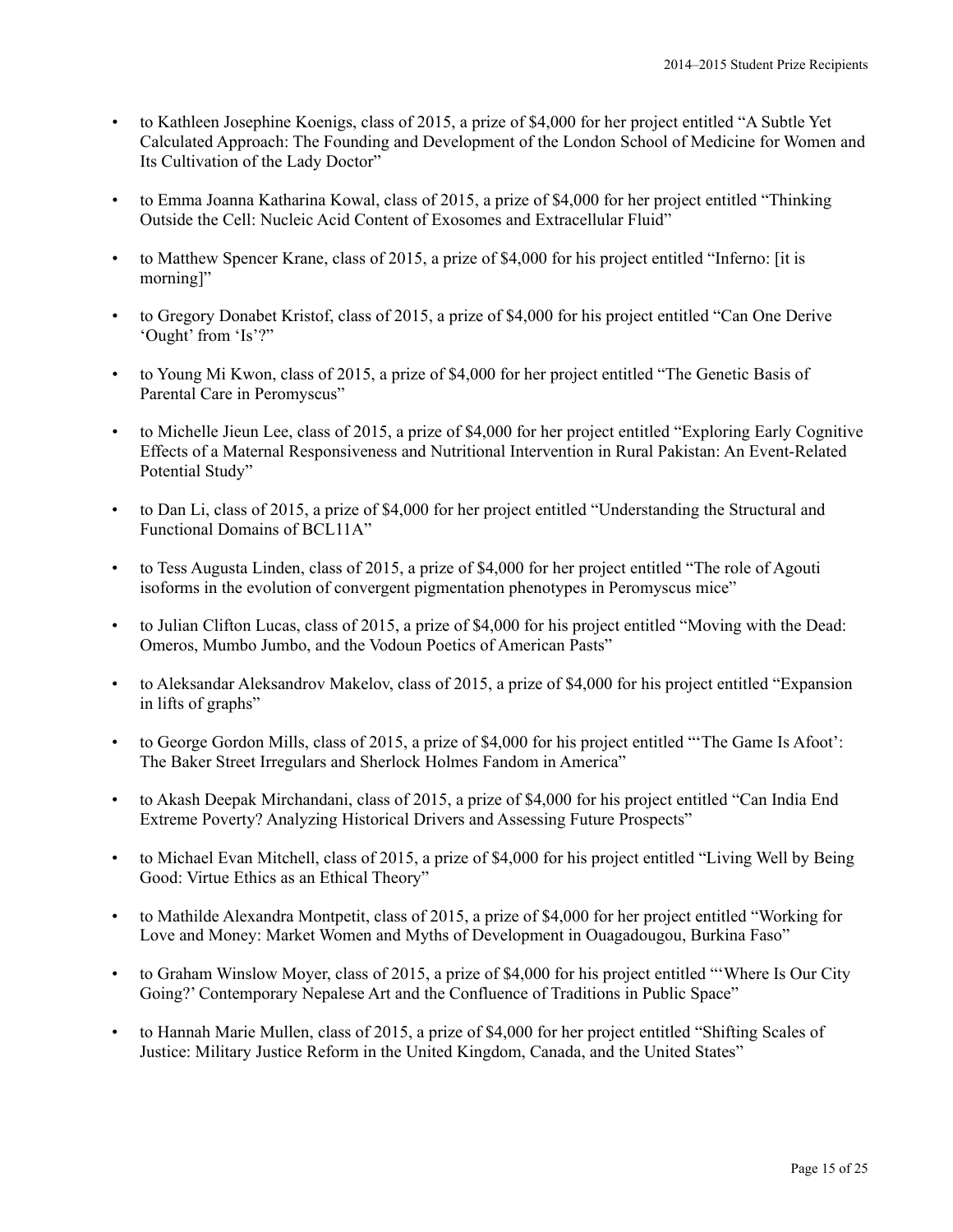- to Lyle Lee Nelson, class of 2015, a prize of \$4,000 for his project entitled "Characterizing the provenance of pre-Mississippian stratigraphy in the North Slope subterrane of Arctic Alaska: Implications for Arctic tectonic reconstructions and the initiation of the Hirnantian glaciation"
- to Bianca Manyi Nfonoyim, class of 2015, a prize of \$4,000 for her project entitled "Microglia Mediate Synapse Loss in Early Stage Alzheimer's Disease via the Classical Complement Cascade"
- to Evan Michael O'Dorney, class of 2015, a prize of \$4,000 for his project entitled "Rings of small rank over a Dedekind domain and their ideals"
- to Debbie Nnenna Ama Onuoha, class of 2015, a prize of \$4,000 for her project entitled "Murky Waters on a Gold(en) Coast: Discourses of Pollution along the Korle Lagoon, Accra, Ghana"
- to Aaron Perez, class of 2015, a prize of \$4,000 for his project entitled "Cold Chain Monitoring with Data Visualization"
- to Alexandra Ewa Rojek, class of 2015, a prize of \$4,000 for her project entitled "A Regulatory Model of Heat Shock by Protein Assembly"
- to Samuel Gus Ruchman, class of 2015, a prize of \$4,000 for his project entitled "Laying Colonial Tracks: The Development of Power Structures along the Uganda Railway"
- to Jenny A. Shih, class of 2015, a prize of \$4,000 for her project entitled "Lesion-searching mechanism by human DNA glycosylase in base excision repair"
- to Marissa Katherine Shoji, class of 2015, a prize of \$4,000 for her project entitled "Characterization of the Activity of Glutamatergic Neurons in the Pedunculopontine Tegmentum during Decision-Making"
- to Jacob William Charles Silberg, class of 2015, a prize of \$4,000 for his project entitled "Too Cool for School: Peer Effects and Calendar Effects on Attendance in a Large Urban School District"
- to Natalie Irene Smith, class of 2015, a prize of \$4,000 for her project entitled "Family Life after Incarceration in the Boston Reentry Study"
- to Dennis August Sun, class of 2015, a prize of \$4,000 for his project entitled "The Interface of Regeneration and Cancer in the Axolotl Brain"
- to Seyedehfatemeh "Delaram" Takyar, class of 2015, a prize of \$4,000 for her project entitled "When the Going Gets Tough, the Tough Get Active: Discrimination and Muslim Political Engagement in the Post-9/11 Era"
- to Rachel Marissa Taylor, class of 2015, a prize of \$4,000 for her project entitled "Posthumanism in the Sea King's Palace: Jellyfish Imaginations and Encounters"
- to Jeffrey Bond Wang, class of 2015, a prize of \$4,000 for his project entitled "Modelling Mechanical Interactions between Cancerous Mammary Acini"
- to Matthew Charles Weinstein, class of 2015, a prize of \$4,000 for his project entitled "Cosmopolitan Courtrooms: The Israeli Supreme Court's Citation of Foreign Judicial Decisions and Its Lessons for the World"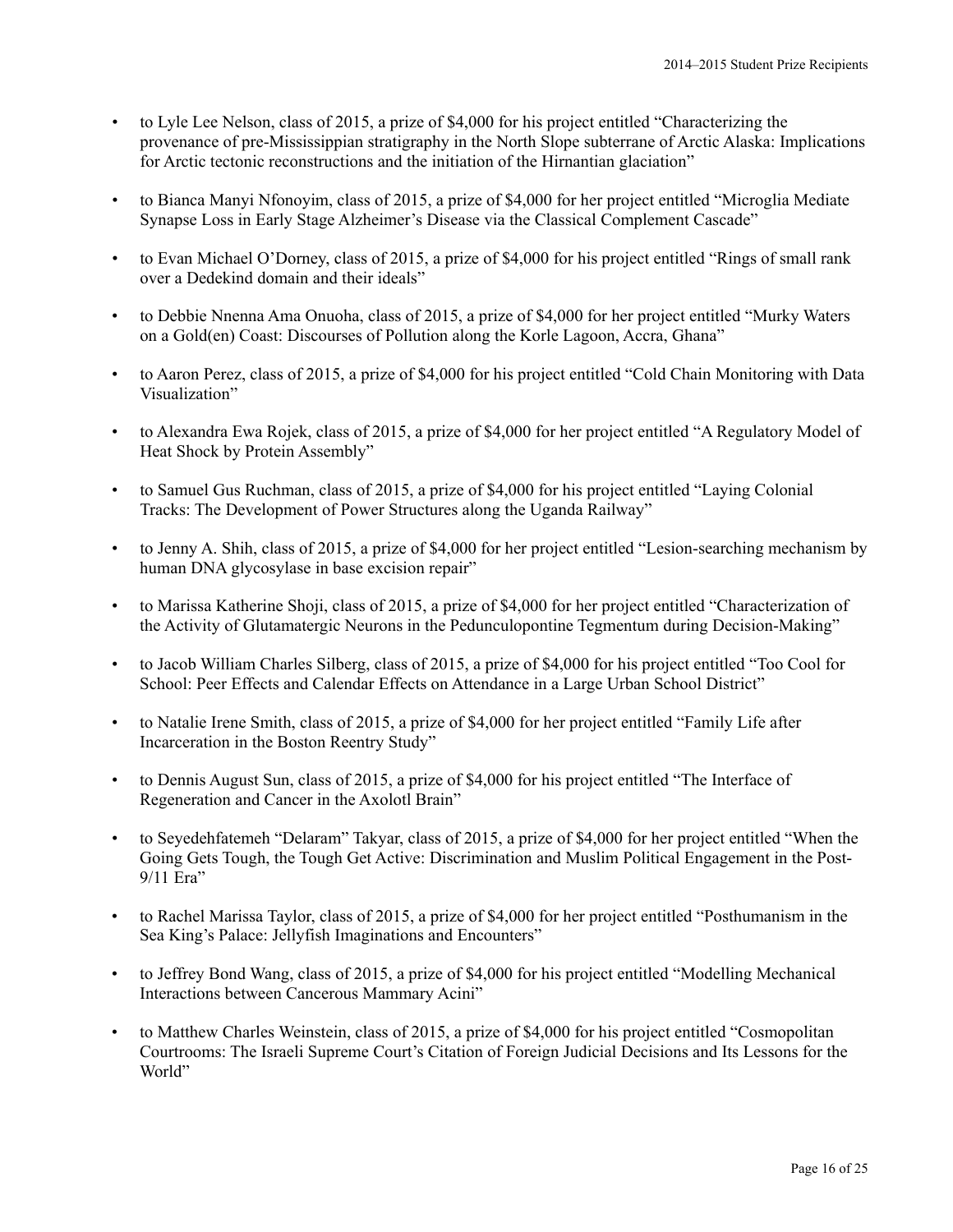- to Amy Lillian Weiss-Meyer, class of 2015, a prize of \$4,000 for her project entitled "New York, New York: Writing, Saving, and Selling the City, 1967–1977"
- to Eleanor Westwood Wilkinson, class of 2015, a prize of \$4,000 for her project entitled "Dangerous Visions: Idolatry as Metaphor in Late Nineteenth-Century American Realism"
- to Elliot Andrew Wilson, class of 2015, a prize of \$4,000 for his project entitled "Constructing Antigonid Kingship: Monarchy, Memory, and Empire in Hellenistic Macedonia"
- to Rachel Shuetman Wong, class of 2015, a prize of \$4,000 for her project entitled "The Long March: History, Propaganda, Myth"
- to Samuel Goericke Young, class of 2015, a prize of \$4,000 for his project entitled "Part- and Full-Time Re-Employment Probabilities over Unemployment Duration and the Business Cycle"
- to Audrey Dee Zhang, class of 2015, a prize of \$4,000 for her project entitled "Acceptable Risk: Surrogate Endpoints and the Concept of Therapeutic Value at the FDA, 1962–1992"
- to Shijie Joy Zheng, class of 2015, a prize of \$4,000 for her project entitled "The Differential Privacy of Bayesian Inference"
- to Daryn Odilia Zwart, class of 2015, a prize of \$4,000 for her project entitled "City of Symbols: Reimagining the Public Sphere through 'In-Between' Spaces in Mostar, Bosnia-Herzegovina"

# **Charles Edmund Horman Prize**

- to Dianisbeth Acquie, class of 2016
- to Lev Craig, class of 2016

#### **Kathryn Ann Huggins Prize**

• to Antonia Alma Hylton, class of 2015, for her project entitled "Carceral Continuities: Tracing Black Bodies from the Asylum to the Penal State"

#### **Human Developmental and Regenerative Biology Outstanding Thesis Award**

• to Jenny A. Shih, class of 2015, for her project entitled "Lesion-searching mechanism by human DNA glycosylase in base excision repair"

#### **Joan Morthland Hutchins Thesis Prize in Latino Studies**

- to Anahi Daniela Mendoza, class of 2015, for her project entitled "'The Golden Cage': The Impact of Criminalization on the Lives of Immigrants and the Quality of American Democracy"
- to Maria Isobel Romero, class of 2015, for her project entitled "Pieces of Salomé: Mythic Motherhood in in the Name of Salomé and Salomé U: Cartas a una Ausencia"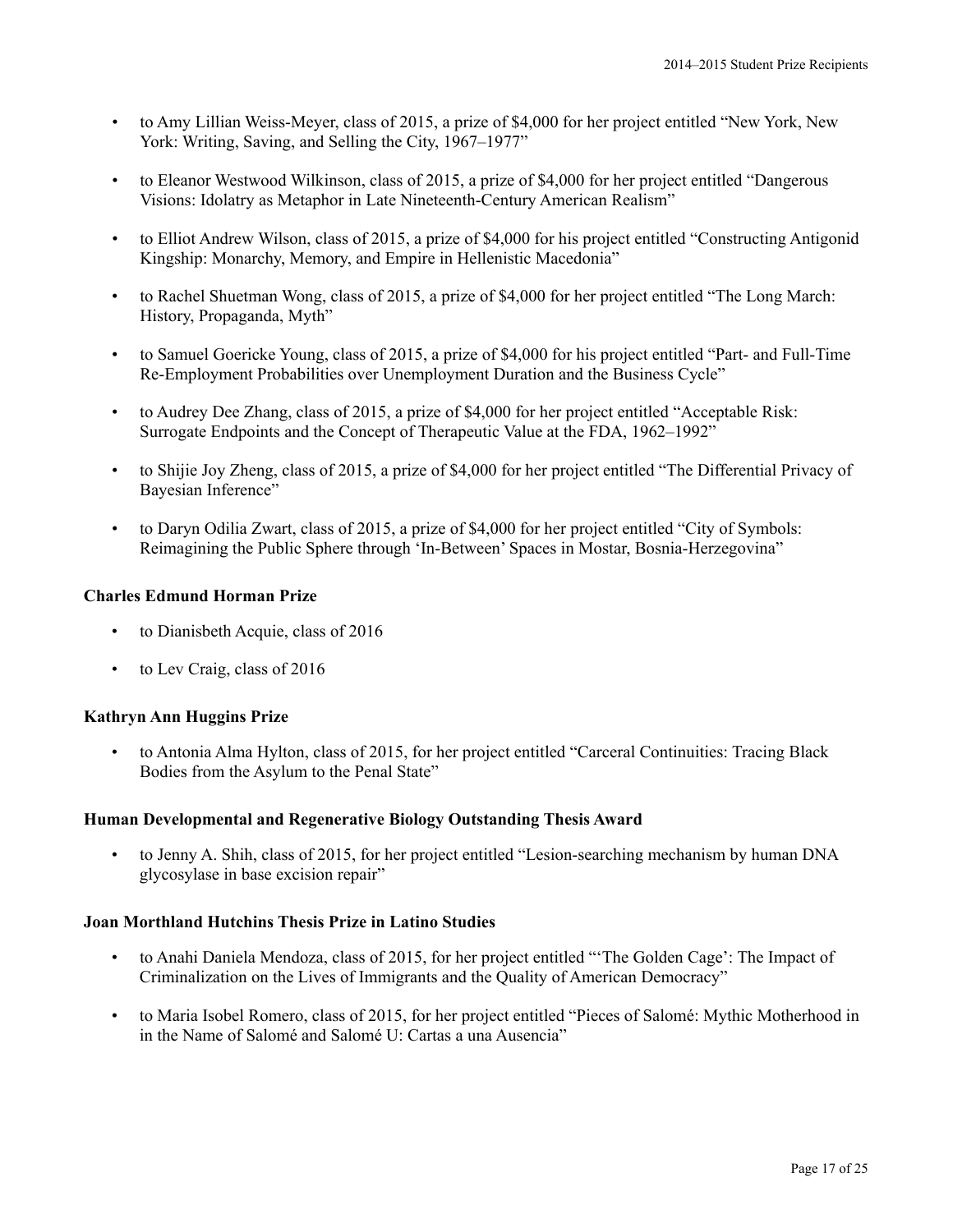# **Intellectual Architecture Award**

• to Grace Lian Chen, class of 2015

## **Ephraim Isaac Prize for Excellence in African Studies**

- to Opeoluwa Oluwabukunola Adebanjo, class of 2015, for her project entitled "Love in the Time of Globalization: Global Voice and the Future of African Literature in Chimamanda Ngozi Adichie's *Americanah*"
- to Frederic Jason Freyer, class of 2015, for his project entitled "Kikuyu Tone Revisited: Phonetics and Phonology"

# **Barbara Johnson Memorial Prize in Literature**

• to Colton Alexander Valentine, class of 2016

#### **Kirkland House Arts Award**

• to Wilson Wei Qin, class of 2016

#### **Kirkland House Faculty Deans'Award**

• to Issac Colin Dayno, class of 2015

## **George Arthur Knight Prize**

- to Sivan Cohen Elias, G6, a prize of \$3,000 for her project entitled "*Still Life with Squares*, for cello and mixed quintet"
- to Marek George David Poliks, G3, a prize of \$3,000 for his project entitled "*Hull not continent*, for amplified quintet"

#### **Morris Kronfeld Prize**

• to Jacob Dorabialski, class of 2015

#### **Newbold Rhinelander Landon Memorial Scholarship Prize**

- to Tyler Dobbs, class of 2016
- to Matthew John Pawlowski, class of 2015

#### **Harold Langlois Award**

• to Junko Tamaki, A.L.M. '15, a prize of \$1,000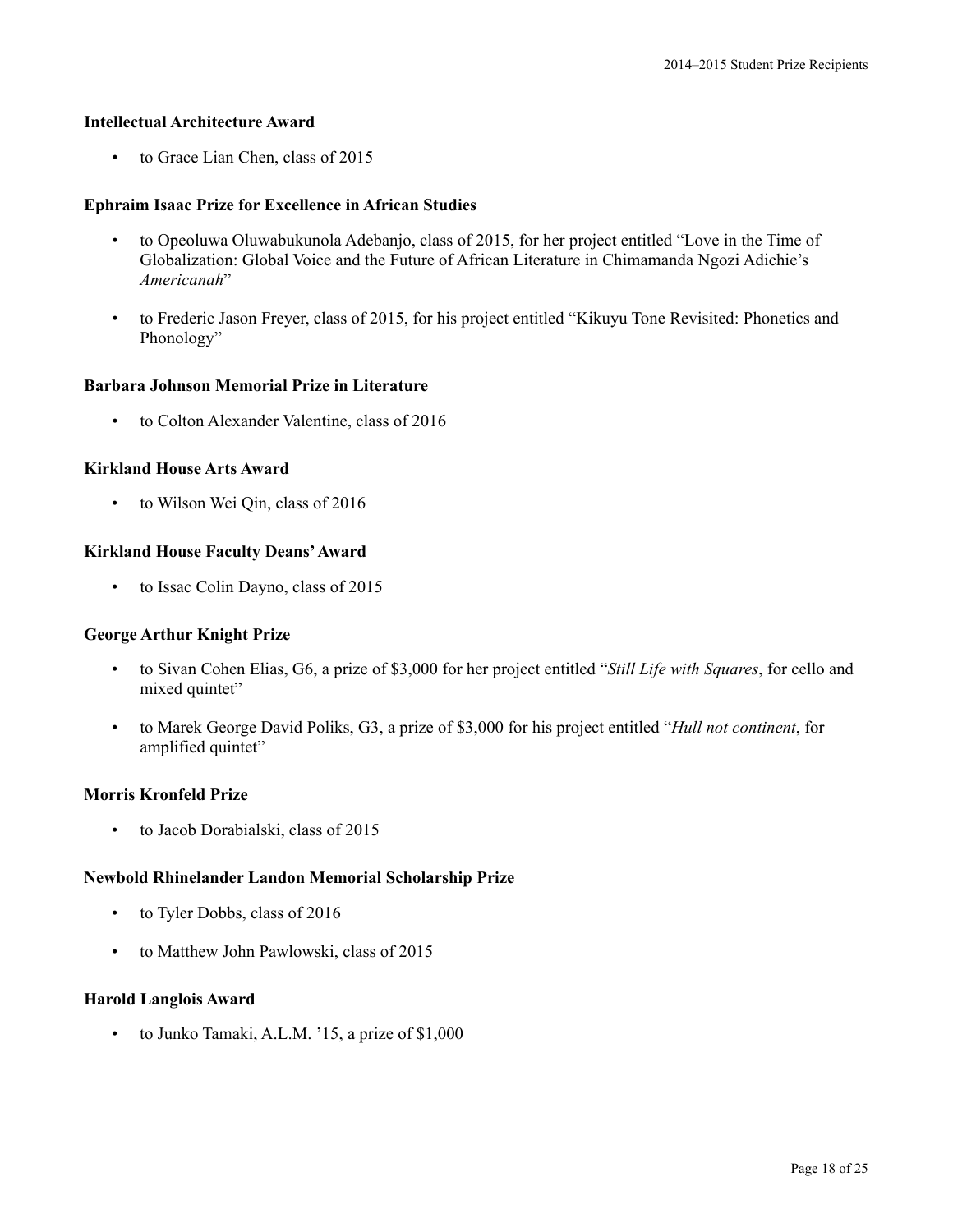## **Dorothy Hicks Lee Prize**

• to Opeoluwa Oluwabukunola Adebanjo, class of 2015, for her project entitled "Love in the Time of Globalization: Global Voice and the Future of African Literature in Chimamanda Ngozi Adichie's *Americanah*"

# **Doris Cohen Levi Prize**

• to Elizabeth Katherine Leimkuhler, class of 2015

# **Robert E. Levi Prize**

• to Samuel Robert Moore, class of 2015

# **Jonathan M. Levin Prize for Teaching and Social Justice**

• to Kimberly Danae Ellis, class of 2015

#### **Jonathan Levy Award**

• to Laura Jennifer Allemano Trosser, class of 2016

#### **Alain LeRoy Locke Prize for Academic Excellence**

• to Yasmin Ama Rawlins, class of 2015, for her project entitled "'I Feel Empowered': A Qualitative Study of a Mobile Health Clinic in Boston"

# **Hugh F. MacColl Prizes**

- to Chase Edward Morrin, class of 2015, a prize of \$1,750 for his project entitled "*The Horrors of Toledo*, for violin and violincello"
- to Cheng Hao Sam Wu, class of 2017, a prize of \$1,750 for his project entitled "*Homecoming: Shanghai, 2075*, for symphony orchestra"

#### **Elizabeth Maguire Memorial Prize**

• to Lowell Andrew Brower, G5, for his project entitled "In the Place of Sorrow: Silence, Storytelling, and Sociality in Post-Genocide Rwanda"

## **Maurice Sedwell Ltd. Prize**

• to Samuel Gus Ruchman, class of 2015, for his project entitled "Laying Colonial Tracks: The Development of Power Structures along the Uganda Railway"

# **Kenneth Maxwell Thesis Prize in Brazilian Studies**

• to Enzo Enrique Vasquez Toral, class of 2015, for his project entitled "Arena Conta Boal: Teatro de Arena and Augusto Boal's Early Theater Works in Dictatorial Brazil, 1956–1971"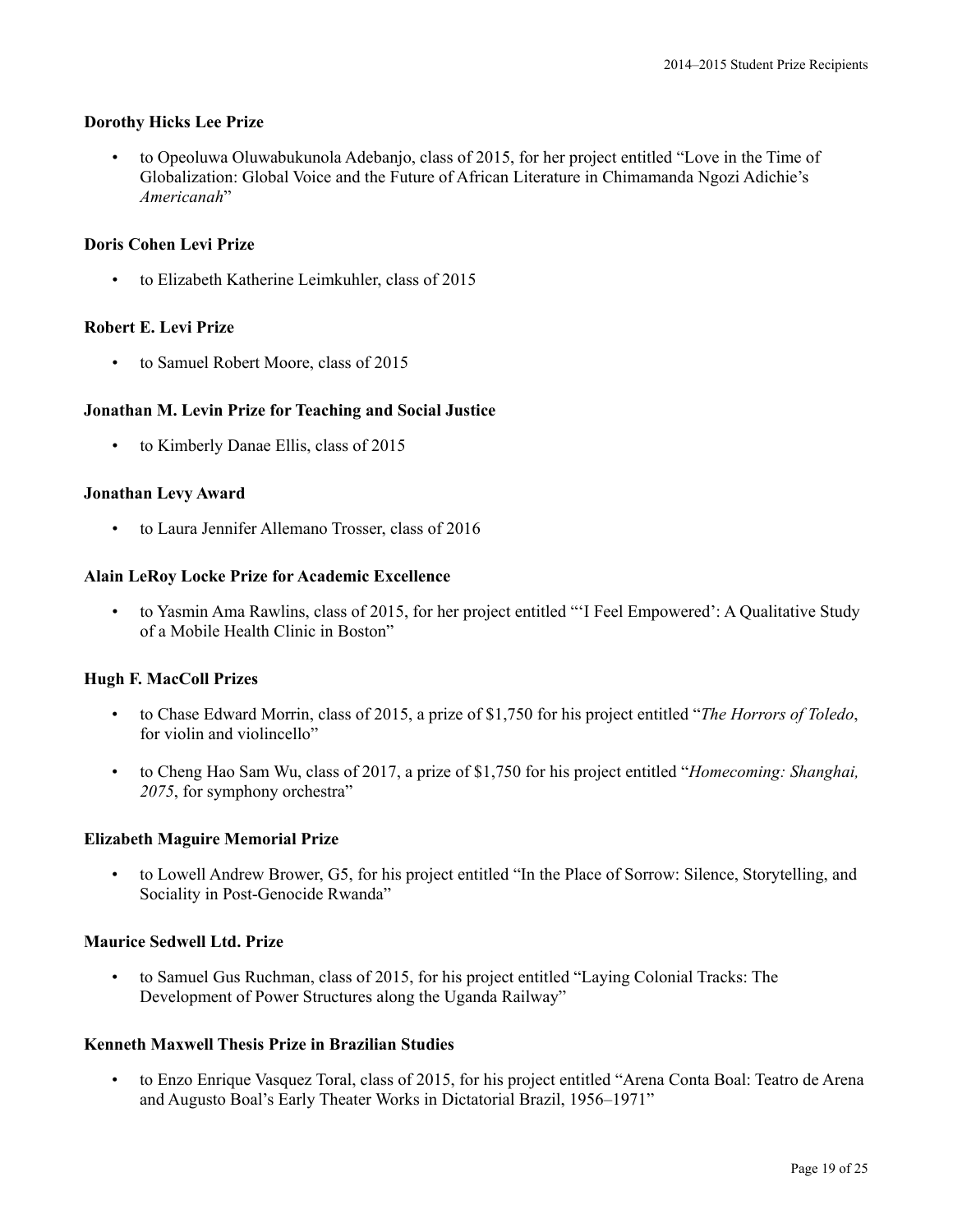# **David McCord Prize**

• to Elizabeth Rose Coleman, class of 2015

# **Committee on Medieval Studies Undergraduate Essay Prize**

• to Veronica Schumacher Wickline, class of 2016, for her project entitled "When God Gives Constantine Daughters: Examining the Changing Roles of Imperial Byzantine Brides in Tenth- to Fifteenth-Century Interdynastic Marriages"

# **Mill-Taylor Prizes**

- to Sophie Annabel Kimball, class of 2017, a prize of \$250
- to Faheem Zaman, class of 2017, a prize of \$250

# **Perry Miller Prize**

• to Julia Grace Cohn, class of 2015

# **Tazuko Ajiro Monane Prize**

• to Neil Sant Gat, class of 2015, a prize of \$2,000

# **Sally and Cresap Moore Prize**

- to Dylan Samuel Freedman, class of 2015
- to Nishin Nathwani, class of 2015

# **David B. Mumford Undergraduate Mathematics Prize**

• to Evan Michael O'Dorney, class of 2015, a prize of \$800

# **Noma-Reischauer Prizes in Japanese Studies**

- to Stephanie Hsuan-Chia Chen, A.M. '15, a prize of \$1,500 for her project entitled "Marriage, Employment, and Fertility in Japan: The Effectiveness of Pronatalist Policies under a Gendered Social Reality"
- to Moeko Fujii, class of 2015, a prize of \$1,000 for her project entitled "Orienting Virginia Woolf: Japonisme in *To the Lighthouse*, *Orlando*, and *The Waves*"

# **Oliver-Dabney Junior Prize in History and Literature**

• to Tamara Surani Fernando, class of 2016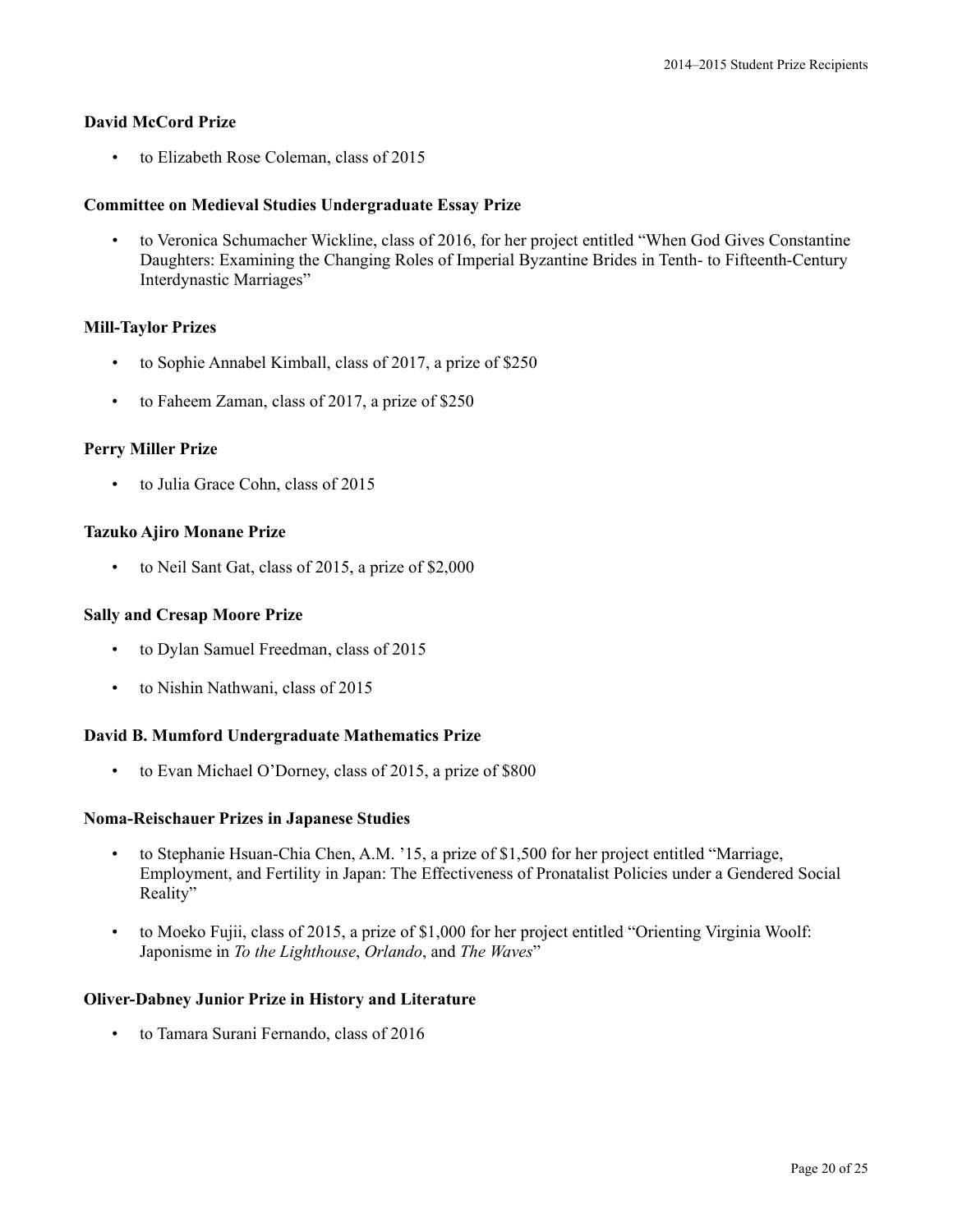## **Oliver-Dabney Senior Prize in History and Literature**

• to Samuel Elias Sokolsky-Tifft, class of 2015

# **Oliver-Dabney Sophomore Prize in History and Literature**

• to Maia Rose Silber, class of 2017

## **John G. Palfrey Prize**

• to Cody Ryan Dales, class of 2015

# **Joseph Garrison Parker Prize**

• to Rebecca Disson Ellis, class of 2015

# **Lucy Allen Paton Prizes in the Humanities**

- to Colton Alexander Valentine, class of 2016, a prize of \$500 for his project entitled "Haunted Words: The Ghost of Hamlet in *Mrs. Dalloway*"
- to Eleanor Westwood Wilkinson, class of 2015, a prize of \$500 for her project entitled "Dangerous Visions: Idolatry as Metaphor in Late Nineteenth-Century American Realism"

## **Lee Patrick Award in Drama**

- to Alice Abracen, class of 2015
- to Gina Kristin Hackett, class of 2015

## **Reginald H. Phelps Prize**

- to Monika Anne Lutz, A.L.B. '15, a first place prize of \$2,500
- to Michael Patrick Slattery, A.L.B. '15, a second place prize of \$2,000
- to Patrick Thomas Carrigan, A.L.B. '15, a third place prize of \$750
- to Clifton Brooks Fels, A.L.B. '15, a third place prize of \$750

#### **Wendell Phillips Memorial Scholarship Prize**

• to Bo Seo, class of 2017

#### **Roger and Ann Porter Prize**

- to Namrata Narain, class of 2015
- to Joshua Brandon Scott, class of 2015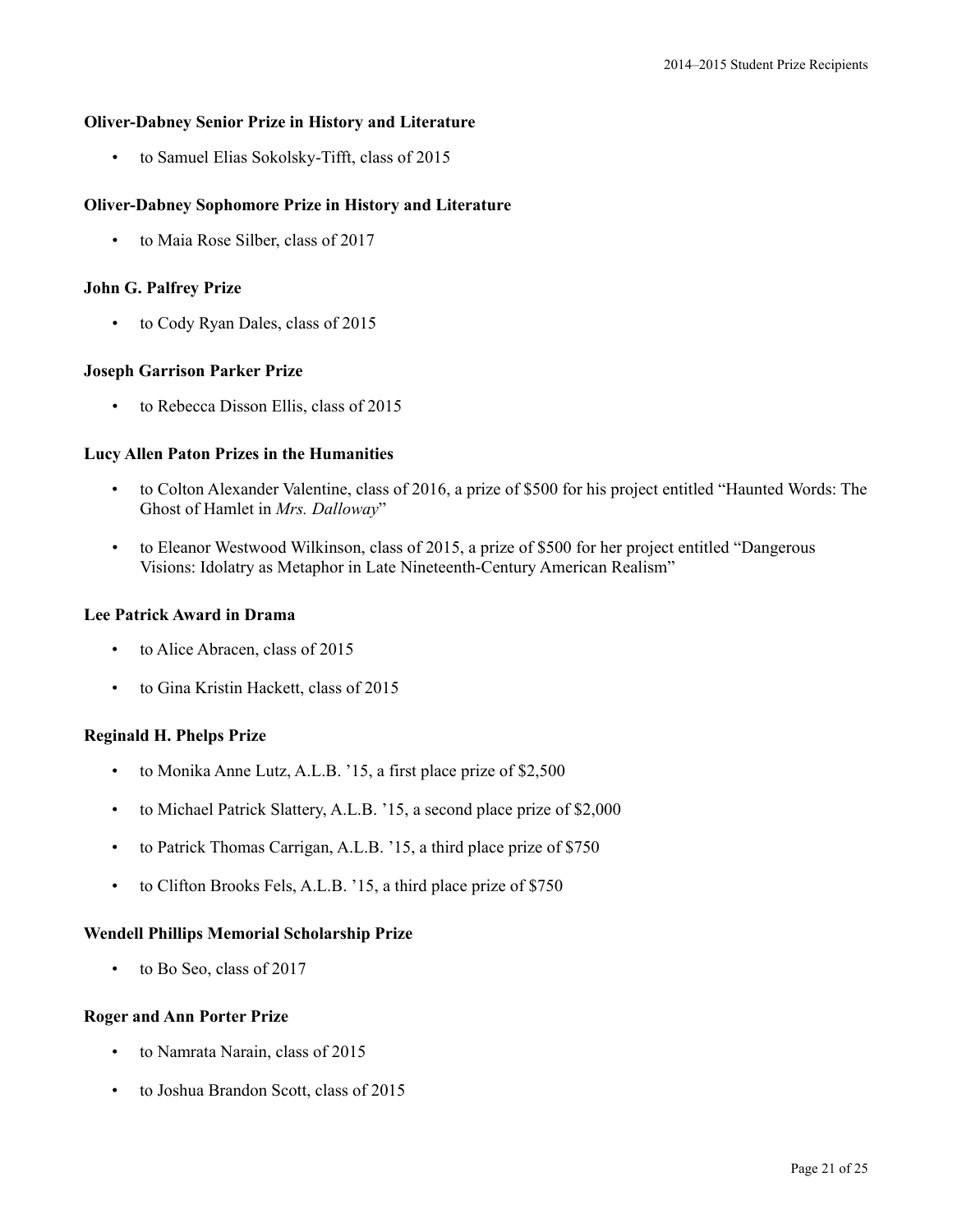#### **Susan Anthony Potter Prize**

• to Márton Farkas, G3, a prize of \$2,500 for his project entitled "The Necessity of Contingency in *The Soul and the Forms*"

## **Susan Anthony Potter Prize in Spanish Literature of the Golden Age**

- to John Anthony Griffin, class of 2016, a prize of \$1,250 for his project entitled "'Y así era la verdad': Los artes del habla y la creación performativa de la realidad en don Quijote"
- to Jared Taylor Lucky, class of 2015, a prize of \$2,500 for his project entitled "Hilos de dos teorías de la lengua en don Quijote"

# **John P. Reardon, Jr., Award**

• to Michael Anthony Mancinelli, class of 2015

# **Robert Fletcher Rogers Prize**

- to Xiaoyu He, class of 2016, a prize of \$400 for his project entitled "The Erdos-Ginzberg-Ziv Problem"
- to Barry Jia Hao Tng, class of 2015, a prize of \$400

#### **Robert and Maurine Rothschild Prize**

• to Antonia Alma Hylton, class of 2015, for her project entitled "Carceral Continuities: Tracing Black Bodies from the Asylum to the Penal State"

## **Endicott Peabody Saltonstall Prize**

• to Elise Michele Baranouski, class of 2015

#### **Jack T. Sanderson Memorial Prize in Physics**

• to John Anton Sturm, class of 2015

#### **Winthrop Sargent Prize**

• to William Thomas Porter, G2

# **Carl Schurz Prize**

• to Carney Patrick Mahon, class of 2018

#### **Thomas Small Prizes**

• to Vicky Sue Gilpin, A.L.M. '15, a prize of \$2,000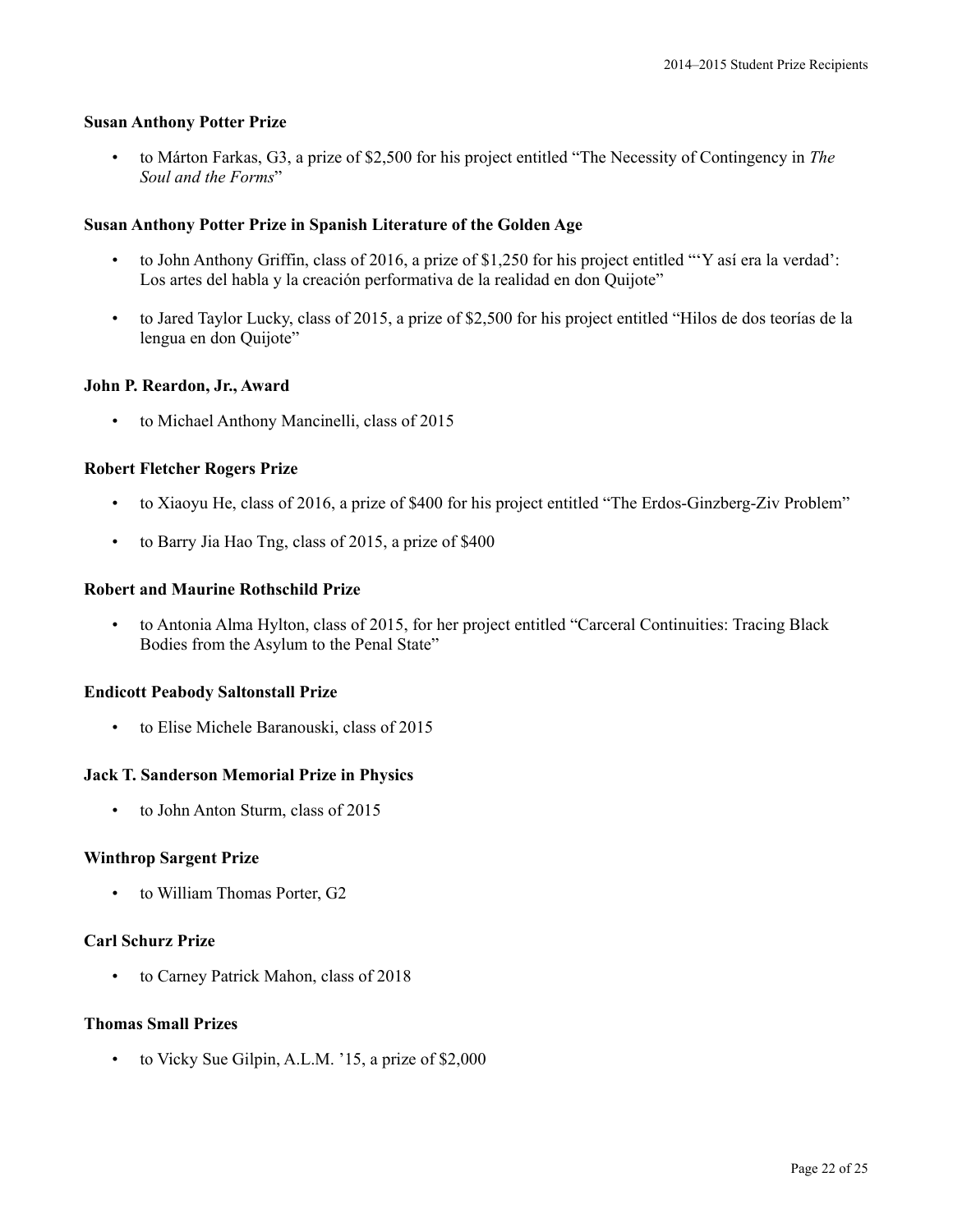## **Arthur Smithies Prize**

- to Brian Joshua Mendel, class of 2015
- to Peter Edward Menz, class of 2015
- to Ian David Nightingale, class of 2015
- to Ricardo Carlos Robledo, class of 2015

# **George B. Sohier Prize**

• to Eleanor Westwood Wilkinson, class of 2015, a prize of \$250 for her project entitled "Dangerous Visions: Idolatry as Metaphor in Late Nineteenth-Century American Realism"

# **Barbara Miller Solomon Prize**

• to Ethan Samet-Marram, class of 2015

# **Spirit of Kirkland House Award**

• to Madison Haley Singell, class of 2015

# **Adelbert W. Sprague Prize**

- to Trevor Bača, G6, a prize of \$2,000 for his project entitled "*Krummzeit*, for oboe, clarinets, piano/harpsichord, percussion, violin, viola, and cello"
- to Manuela Meier, G3, a prize of \$2,000 for her project entitled "*Genus: Cyathea*, for oboe, bass clarinet, contrabass clarinet, trumpet, trombone, and percussion"

# **Louis B. Sudler Prize in the Arts**

• to Chase Edward Morrin, class of 2015

#### **Alan Symonds Award**

- to Christopher Yong Ming Marks, class of 2015
- to Christina Maureen Rodriguez, class of 2015

#### **Joan Gray Untermyer Poetry Prize**

- to Brieanna Martin, class of 2018
- to Emilie Grainne Corduff Thompson, class of 2016

# **Luisa Vidal de Villasante Award**

to Benjamin Logan Sobel, class of 2015, a prize of \$100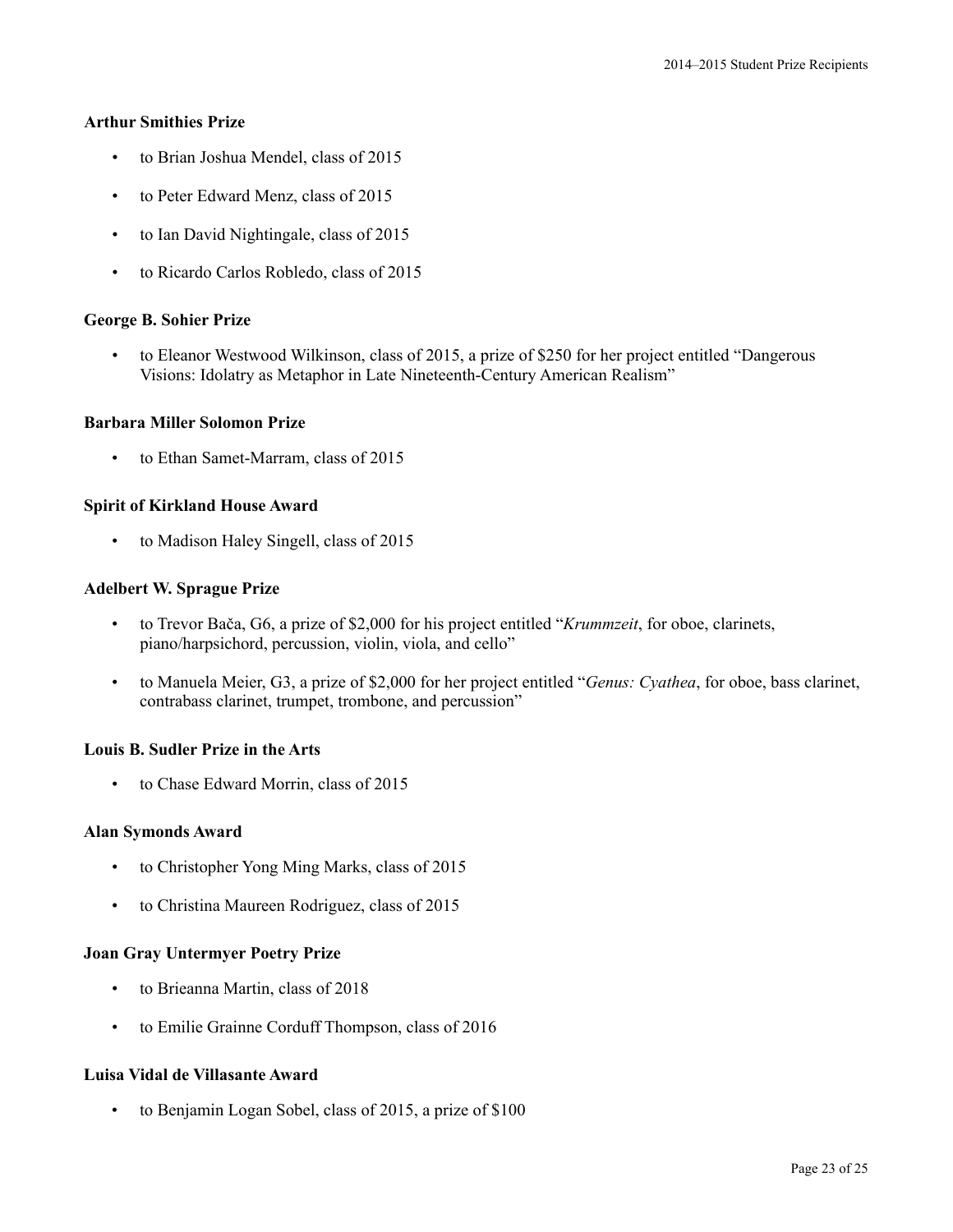# **Visiting Committee Prize for Undergraduate Book Collecting**

- to Eamon Callahan Corbett, class of 2017, a first-place prize of \$3,000 for his project entitled "Wilderness on the Page: My Field Guide Collection"
- to William Robert Dingee, class of 2015, a second-place prize of \$1,500 for his project entitled "My Five Hearts: Collecting the Major Poets of My Life"
- to Anna Adele Hagen, class of 2015, a third-place prize of \$750 for her project entitled "From the Stage to the Page"

# **Esther Sellholm Walz Prize**

• to Aleksandra Kudryashova, G2, for her project entitled "In the Space of Silence: 'Bildforschung' beyond Fact and Fiction in Harun Farocki's *Respite*"

# **Philippe Wamba Prize**

• to Breeanna Morgan Elliott, class of 2015, for her project entitled "A Precarious State: Slavery in Zanzibar, 1873–1909"

# **Philippe Wamba Summer Research Travel Grant**

- to Gbemisola Oyindamola Abiola, G1
- to Rachel Kathryn Knapp, class of 2016
- to Kimberly Teresa Wortmann, G4

#### **Philip Washburn Prize**

• to Forrest Stoddard Brown, class of 2015, for his project entitled "Sudden War: The Yosemite Miwok Indians and the California Gold Rush"

#### **Jacob Wendell Scholarship Prize**

to Shreya Vardhan, class of 2017, a prize of \$17,000

# **Cornel West Prize**

• to Zakiya Lewis, class of 2015, for her project entitled "Between the Ratchet and the Righteous: The Performance of Race Online and the Emergence of Black Twitter"

# **John H. Williams Prize**

• to Benjamin Sprung-Keyser, class of 2015